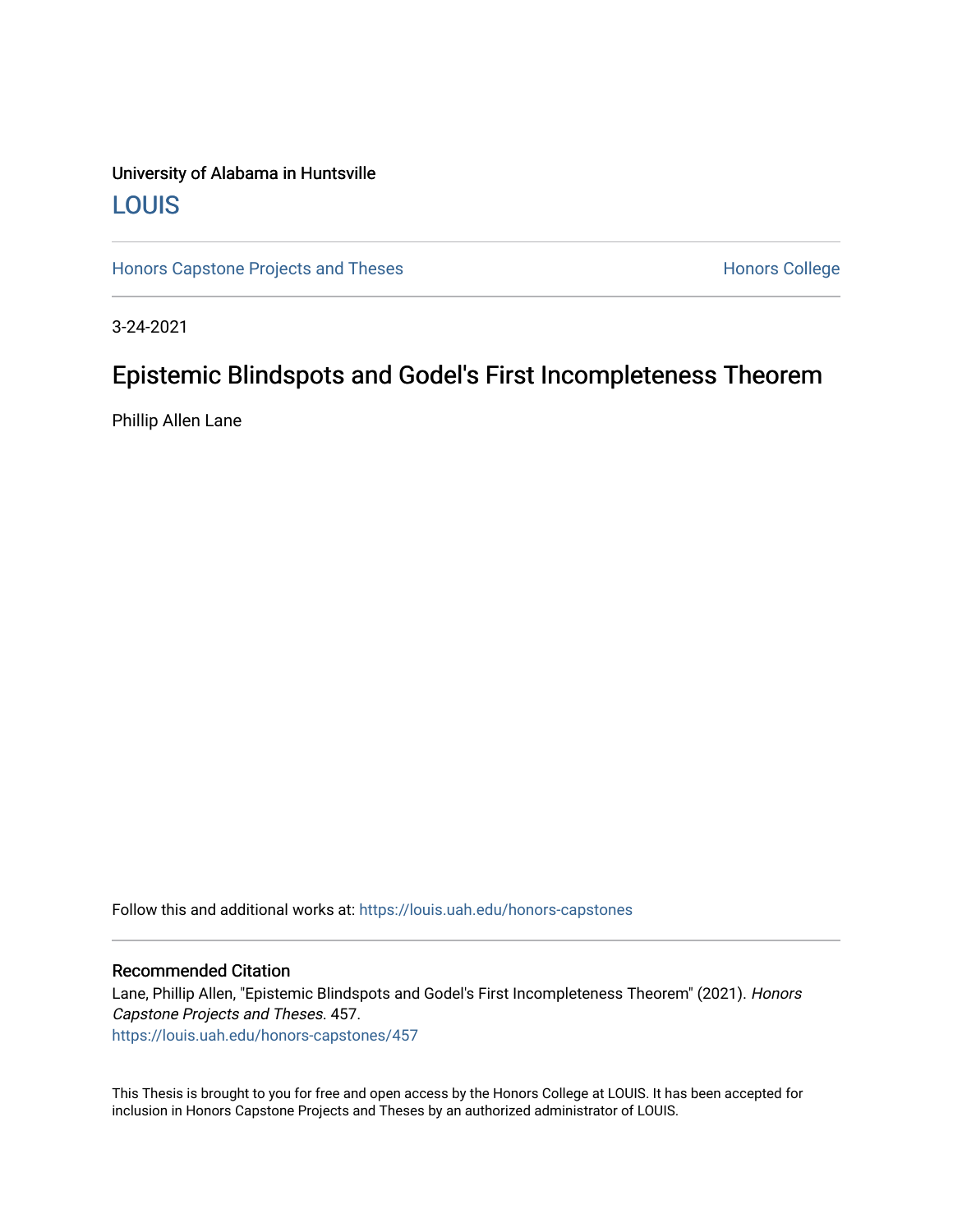# Epistemic Blindspots and Gödel's First **Incompleteness Theorem**

**by** 

# **Phillip Allen Lane**

# **An Honors Capstone**

### **submitted in partial fulfillment of the requirements**

**for the Honors Diploma** 

**to** 

**The Honors College** 

**of** 

**The University of Alabama in Huntsville** 

**March 24, 2021** 

**Honors Capstone Directors: Dr. Andrew Cling and Dr. Nicholaos Jones** 

**Professors of Philosophy** 

|                                                                                                            |                                                                                                                                                                     | 4/20/2021                                                                       |  |  |  |
|------------------------------------------------------------------------------------------------------------|---------------------------------------------------------------------------------------------------------------------------------------------------------------------|---------------------------------------------------------------------------------|--|--|--|
| Student                                                                                                    | Date<br>Digitally signed by Andrew D Cling<br>DN: cn=Andrew D Cling, o=UAH, ou=AHS Deans Office,<br>email=clinga@uah.edu, c=US<br>Date: 2021.04.05 10:51:55 -05'00' |                                                                                 |  |  |  |
| Director (Dr. Cling)                                                                                       | Nicholas Jones                                                                                                                                                      | Digitally signed by Nicholaos<br>Jones<br>Date: 2021.04.20 16:23:26 -05'00'     |  |  |  |
| Director (Dr. Jones)                                                                                       | Nicholas Jones                                                                                                                                                      | Digitaly at Red by Nicholaos<br>Jones<br>Date: 2021.04.20 16:23:42<br>$-05'00'$ |  |  |  |
| Department Chair                                                                                           |                                                                                                                                                                     | Date                                                                            |  |  |  |
| Digitally signed by William S Wilkerson<br><b>William S Wilkerson</b><br>Date: 2021.04.23 08:48:32 -05'00' |                                                                                                                                                                     |                                                                                 |  |  |  |
|                                                                                                            |                                                                                                                                                                     |                                                                                 |  |  |  |

Honors College Dean Date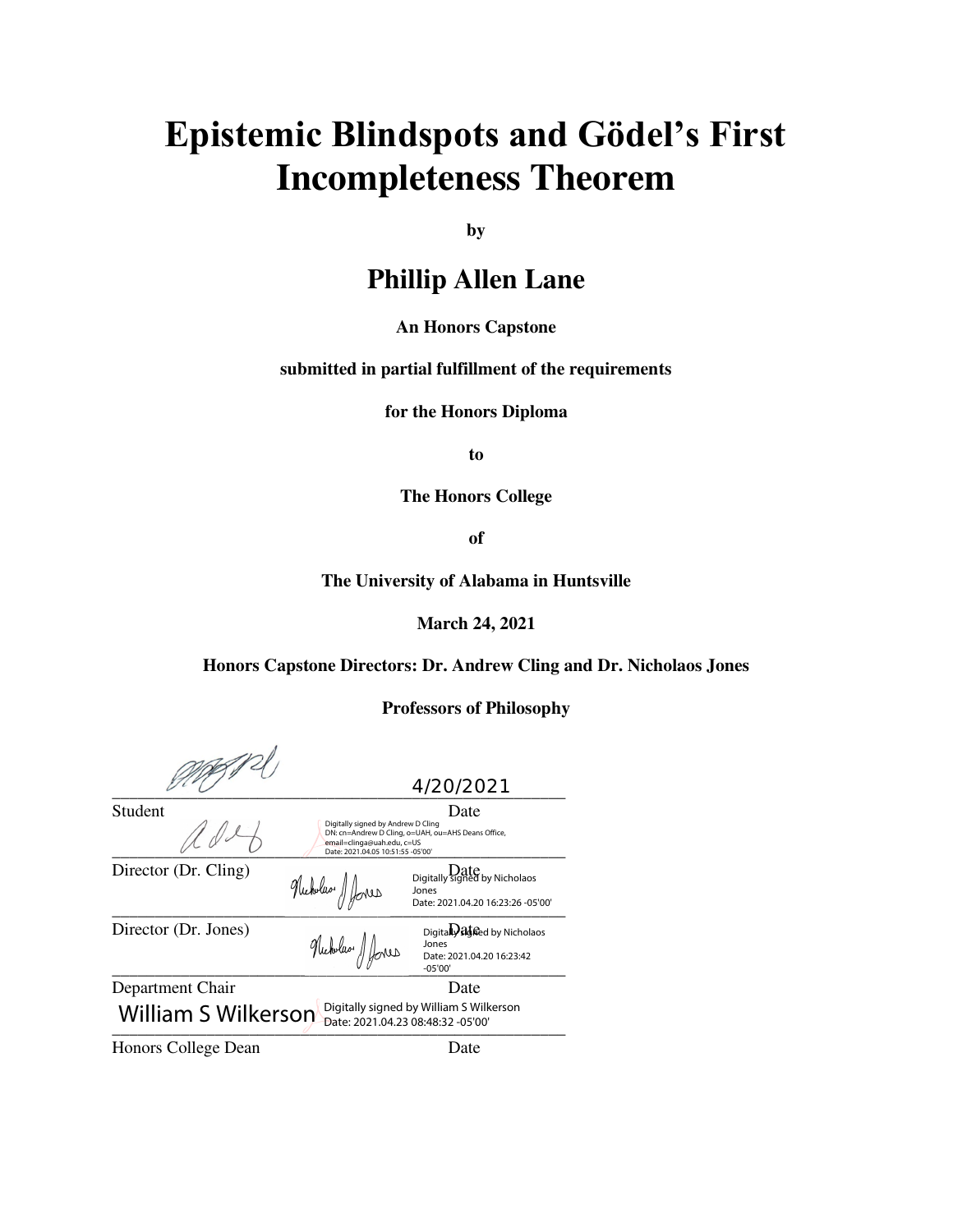

Honors College Frank Franz Hall +1 (256) 824-6450 (voice) +1 (256) 824-7339 (fax) honors@uah.edu

# **Honors Thesis Copyright Permission**

# **This form must be signed by the student and submitted as a bound part of the thesis.**

In presenting this thesis in partial fulfillment of the requirements for Honors Diploma or Certificate from The University of Alabama in Huntsville, I agree that the Library of this University shall make it freely available for inspection. I further agree that permission for extensive copying for scholarly purposes may be granted by my advisor or, in his/her absence, by the Chair of the Department, Director of the Program, or the Dean of the Honors College. It is also understood that due recognition shall be given to me and to The University of Alabama in Huntsville in any scholarly use which may be made of any material in this thesis.

Phillip A. Lane<br>————————————————————

Student Name (printed)

 $\mathcal{W}(\mathcal{V})$ 

Student Signature

\_\_\_\_\_\_\_\_\_\_\_ 4/20/21 Date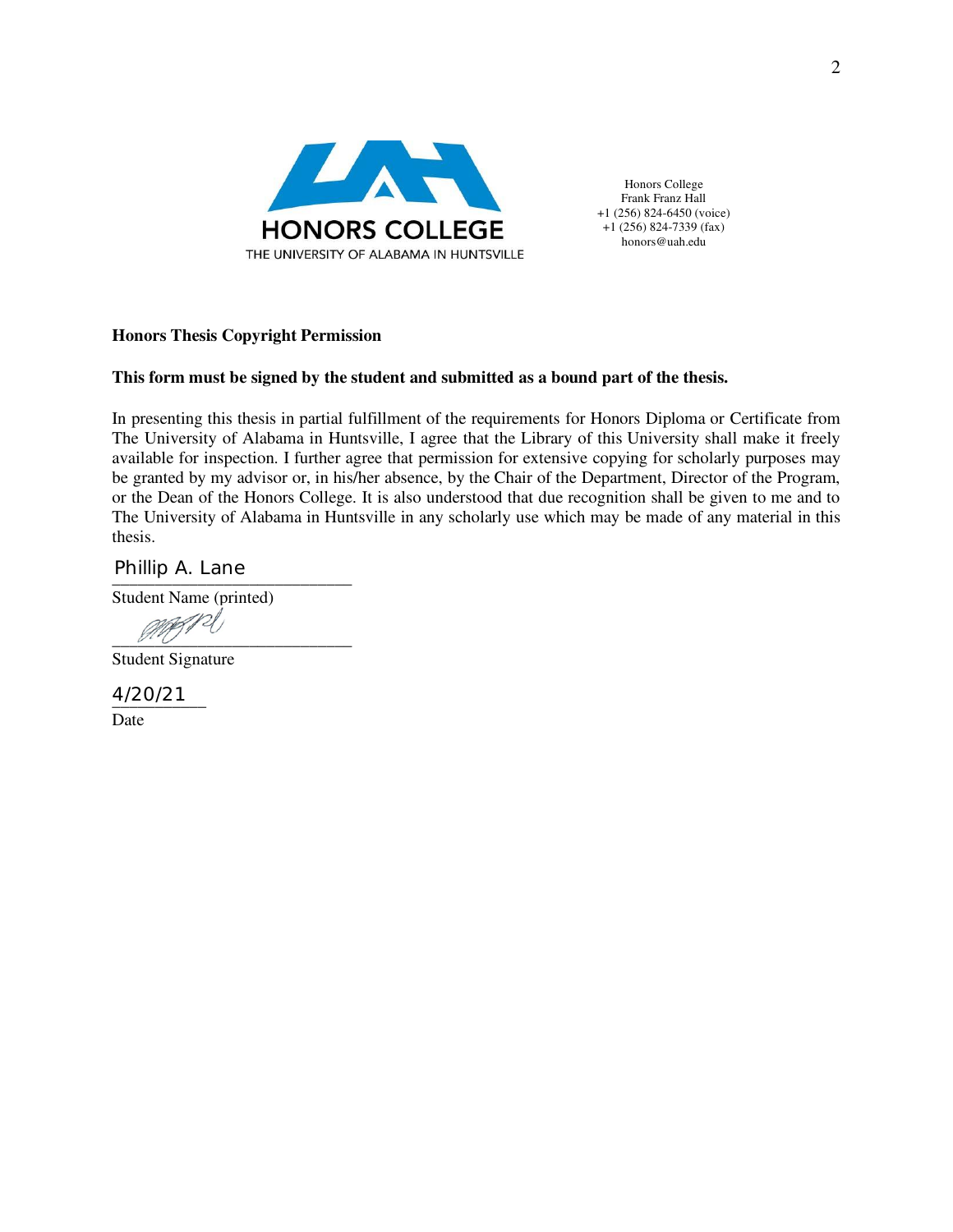# Table of Contents

| Acknowledgement                  | $\overline{4}$ |
|----------------------------------|----------------|
| Abstract                         | 5              |
| Introduction                     | 6              |
| The Proof Expressed              | 8              |
| Tarski's Indefinability Theorem  | 16             |
| Defining Gödel Blindspots        | 20             |
| <b>Philosophical Reflections</b> | 22             |
| Bibliography                     | 30             |
| Conclusion                       | 32             |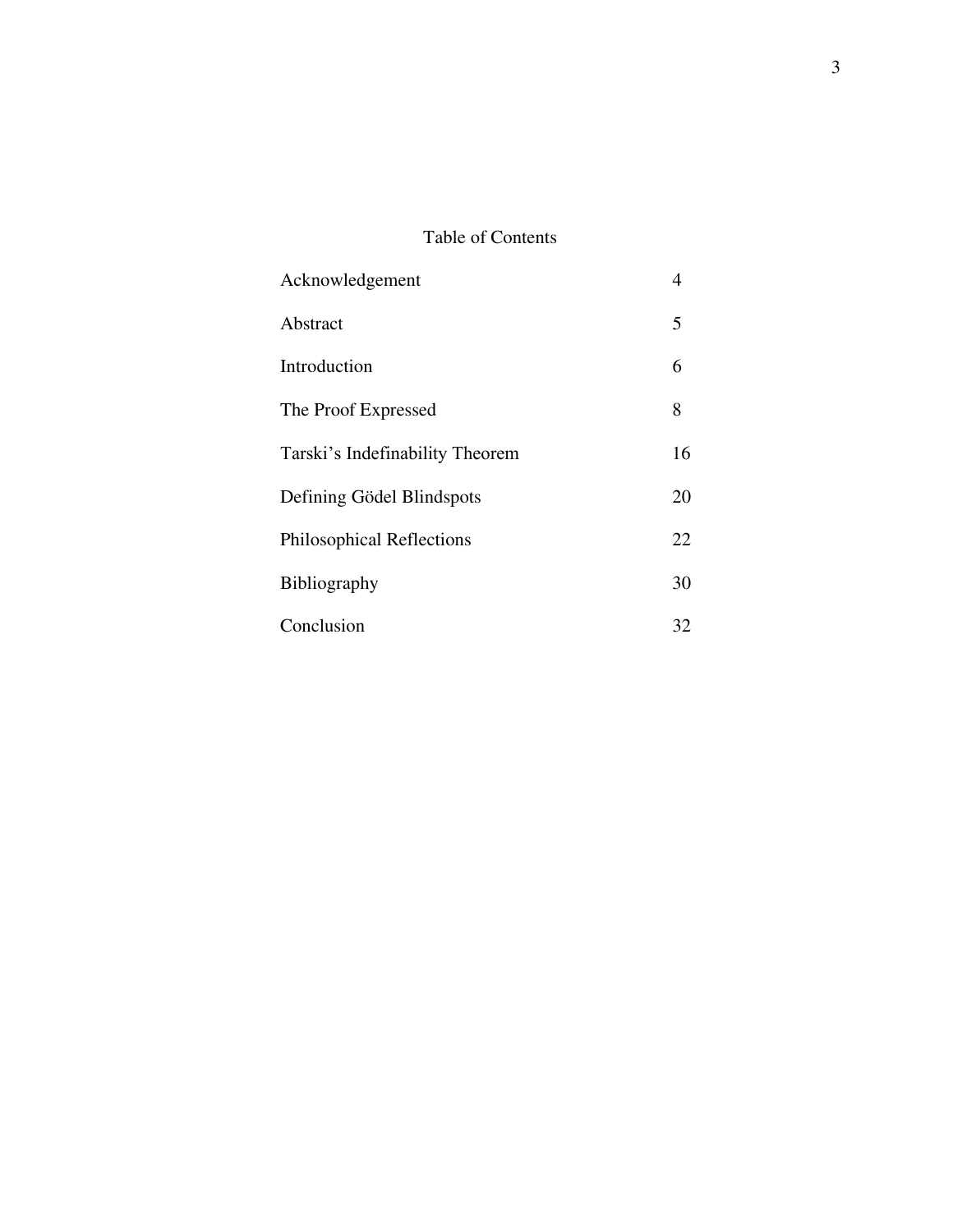Acknowledgement:

I would like to give special thanks first and foremost to Andrew Cling and Nicholaos Jones for helping me through the entire process, from conceptualization to completion, of writing a philosophical essay. I would also like to thank my parents, Preston and Lisa Lane, for inspiring me to be the best I can possibly be, and Mark Reuter, for helping verify some proofs demonstrated in this essay.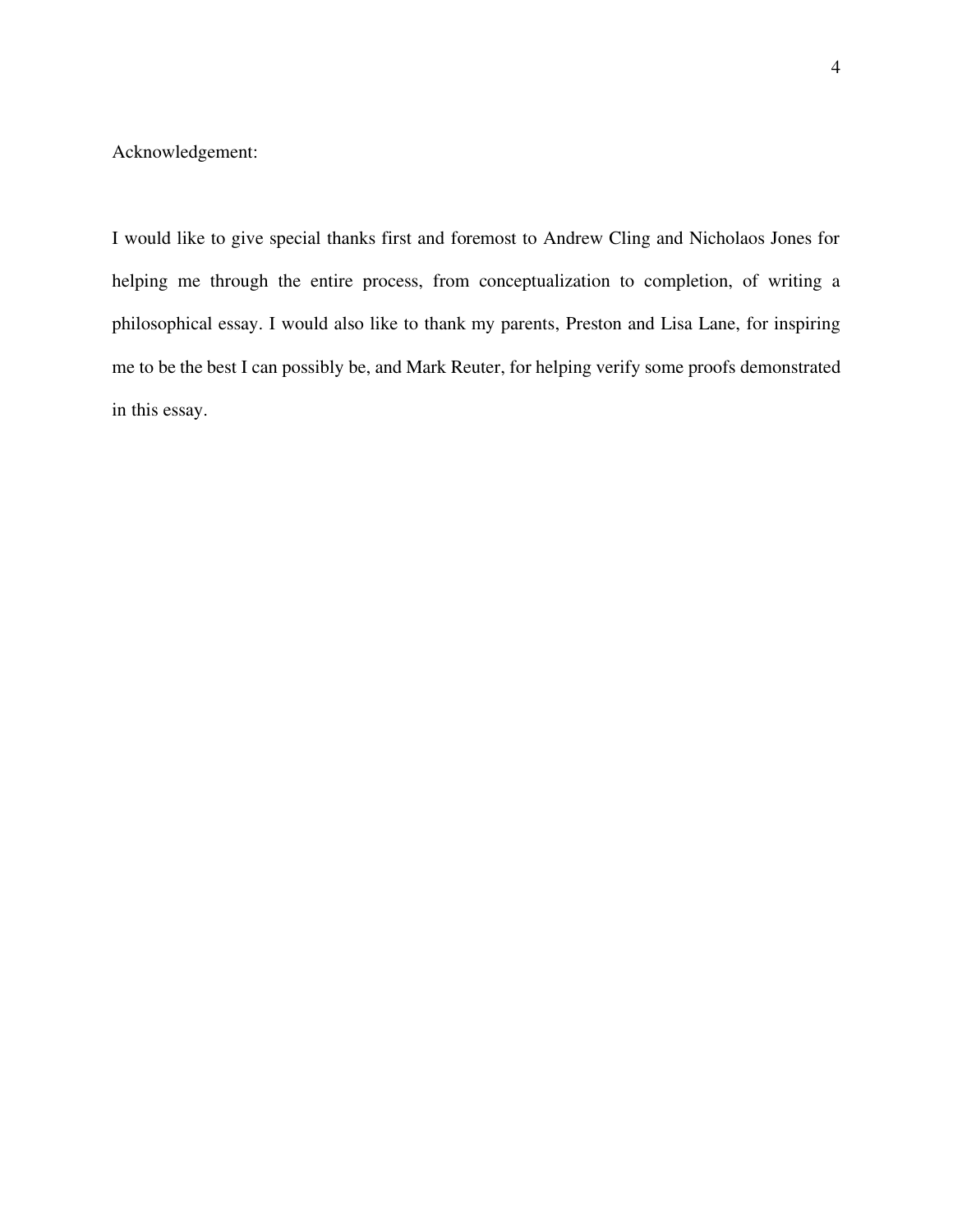#### **Abstract**

In this essay, I endeavor to demonstrate that Gödel's first incompleteness theorem has an implication about epistemic blindspots. "Blindspot" is a term used by Roy Sorensen, and is defined as a true but unknowable proposition. It is inspired by the notion of a visual blind spot, which is an area of our vision that we are blind to due to the optic nerve, and is filled in by the brain using surrounding information.

This essay aims to introduce the notion of "Gödel blindspots," which are propositions that are true yet unknown due to the diagonal lemma. Gödel blindspots only occur in theories of arithmetic in which "knowledge" is a predicate, which is necessary to properly utilize the diagonal lemma. Nonetheless, blindspots of a similar nature, that being self-referential sentences that deny a predicate of themselves, exist in natural language, such as in sentences such as "Necessarily, I am not known." These types of sentences provide a strong case against the K Principle, the primary premise used in Fitch's paradox of knowability to derive the conclusion of epistemic trivialism. Implications of Fitch's paradox are discussed in-depth.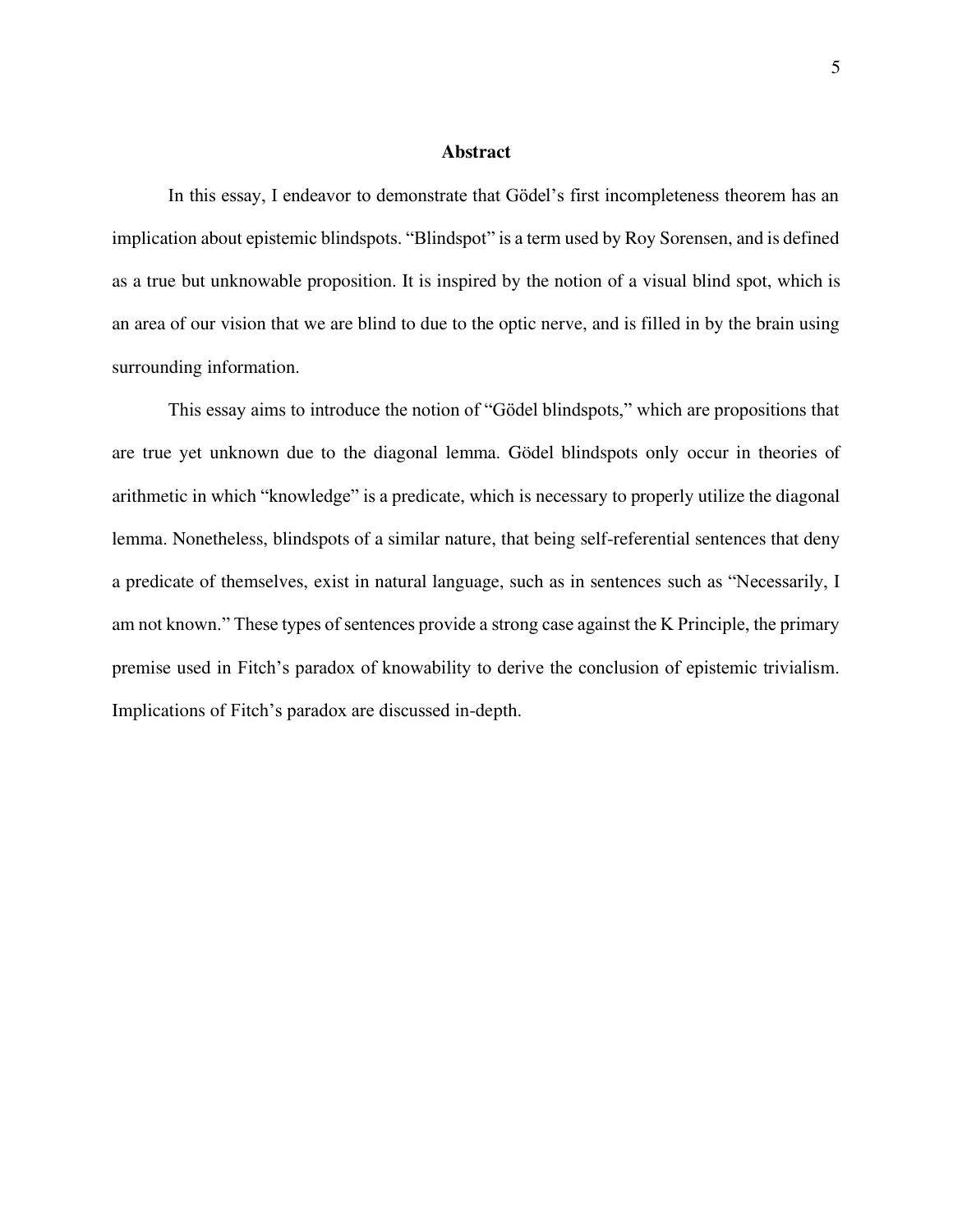#### **Introduction**

 Epistemic blindspots are true but unknowable propositions. They are inspired by the notion of a visual blind spot, which is an area of our vision that we cannot see and is "filled in" using surrounding visual information. While we are not usually aware of our visual blind spots, it is possible to witness an item in the visual field disappear if it falls into the blind spot. Likewise, while we are not often aware of epistemic blindspots, we may notice individual propositions that that are unknowable if we know where to look. Sorensen, in his book Blindspots, gives an exercise to witness one's visual blind spot. I have recreated it here. Hold the page about 18 inches away from your eyes. Close your left eye, then look at the left dot. You will see the right dot disappear on the paper.

Much like visual blind spots, where you can find the other dot by shifting your gaze or looking from a different position, many blindspots can be "spotted" by being analyzed at a different time, by being analyzed by a different person, or by using different means. There are many types of blindspots, such as blindspots about belief (such as the sentence-form, " $P$  but I don't believe  $P$ ," which cannot be rationally believed by the one who utters it), blindspots about knowledge (such as the sentence-form " $P$  but I don't know  $P$ ," which cannot be known by the one who utters it), and absolute variants of each of these (such as " $P$  but no one knows that  $P$ ," which cannot be known by anybody).

⬤ ⬤

Gödel's first incompleteness theorem is a theorem in metamathematics that asserts the existence of consistent but unprovable propositions in the language of arithmetic. It is done by virtue of a diagonal argument. First, one introduces a Gödel numbering, which is an injection from the sentences of arithmetic to numerals, or concatenations of numerals. One then proves that a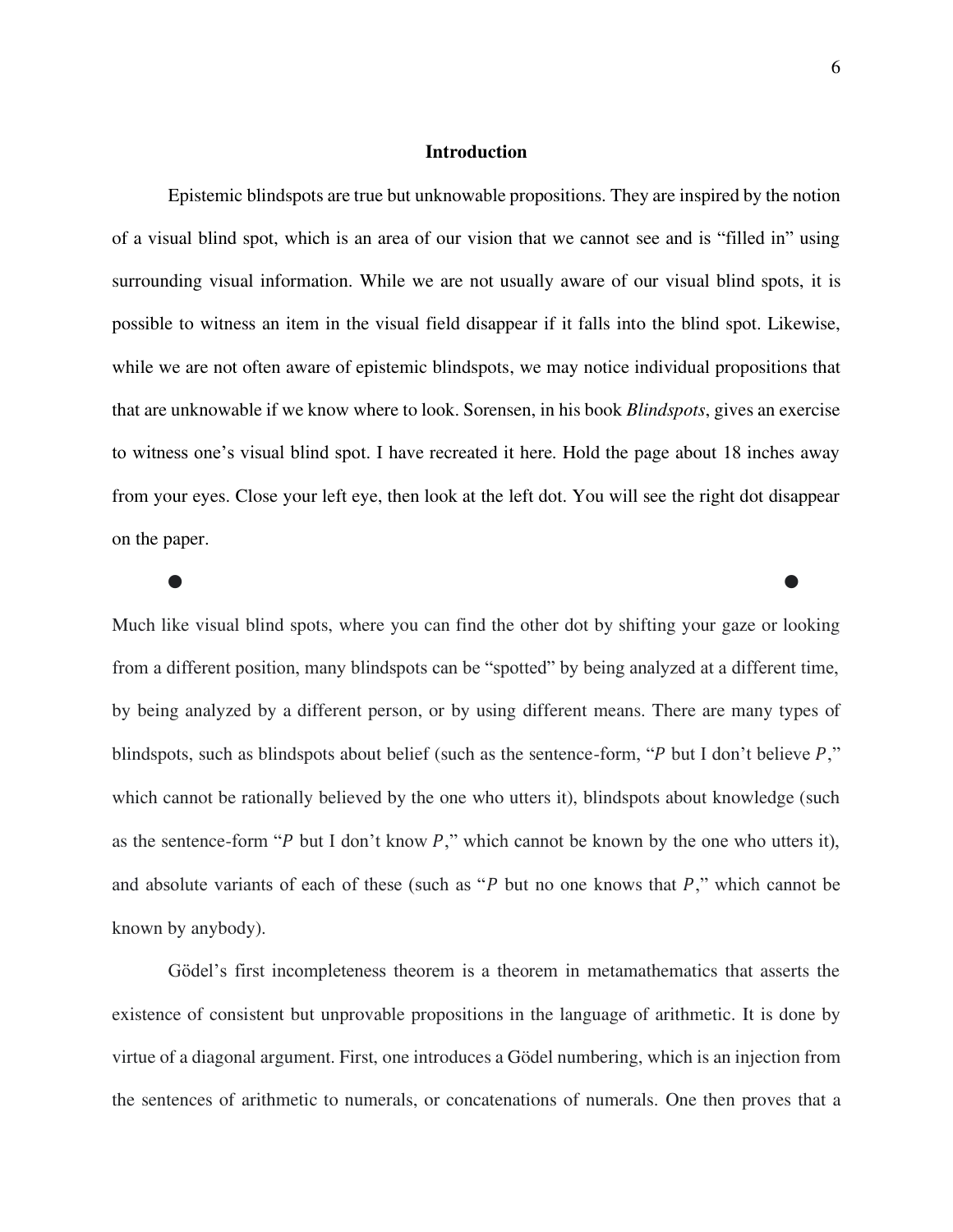function exists that computes the diagonalization of a sentence of arithmetic. You can then use that to prove the existence of certain self-referential sentences. This proves that arithmetic isn't decidable. Then, by proving that all axiomatizable and complete theories are decidable, you prove that arithmetic is incomplete (i.e. that there exist consistent yet unprovable propositions). Arguably, the most crucial step in this proof is proving the existence of certain self-referential sentences. This section of the proof is deemed the "diagonal lemma," or less commonly, the "fixedpoint lemma," which will be what we will mostly concern ourselves with.

This essay aims to expand the notion of "blindspots" into the realm of formal epistemology. Using Gödel's first incompleteness theorem, and referring to "knowledge" as a formula represented in arithmetic, I will prove that a different kind of blindspot exists—a blindspot that doesn't necessarily generate "unknowable" propositions, but blindspots in the sense that there are necessarily unknown propositions. I say "blindspot" in the □ ∃ sense, rather than the ∃ □ sense (Humberstone 2019), such that these blindspots necessarily exist, not that there exist sentences which are necessarily blindspots. I will first augment Gödel's first incompleteness theorem, by following it up until the diagonal lemma, then instantiating the quantified fixed-point sentence with the negation of a factive knowledge predicate. Next, I will examine Fitch's paradox of knowability and analyze the K Principle (the central premise of the paradox) through the lens of knowledge represented in arithmetic. Then, I will identify some self-referential blindspots in natural language, as inspired by the central theorem of the paper. Finally, I will revisit Fitch's paradox one final time after examining self-referential blindspots that assert that they are not known.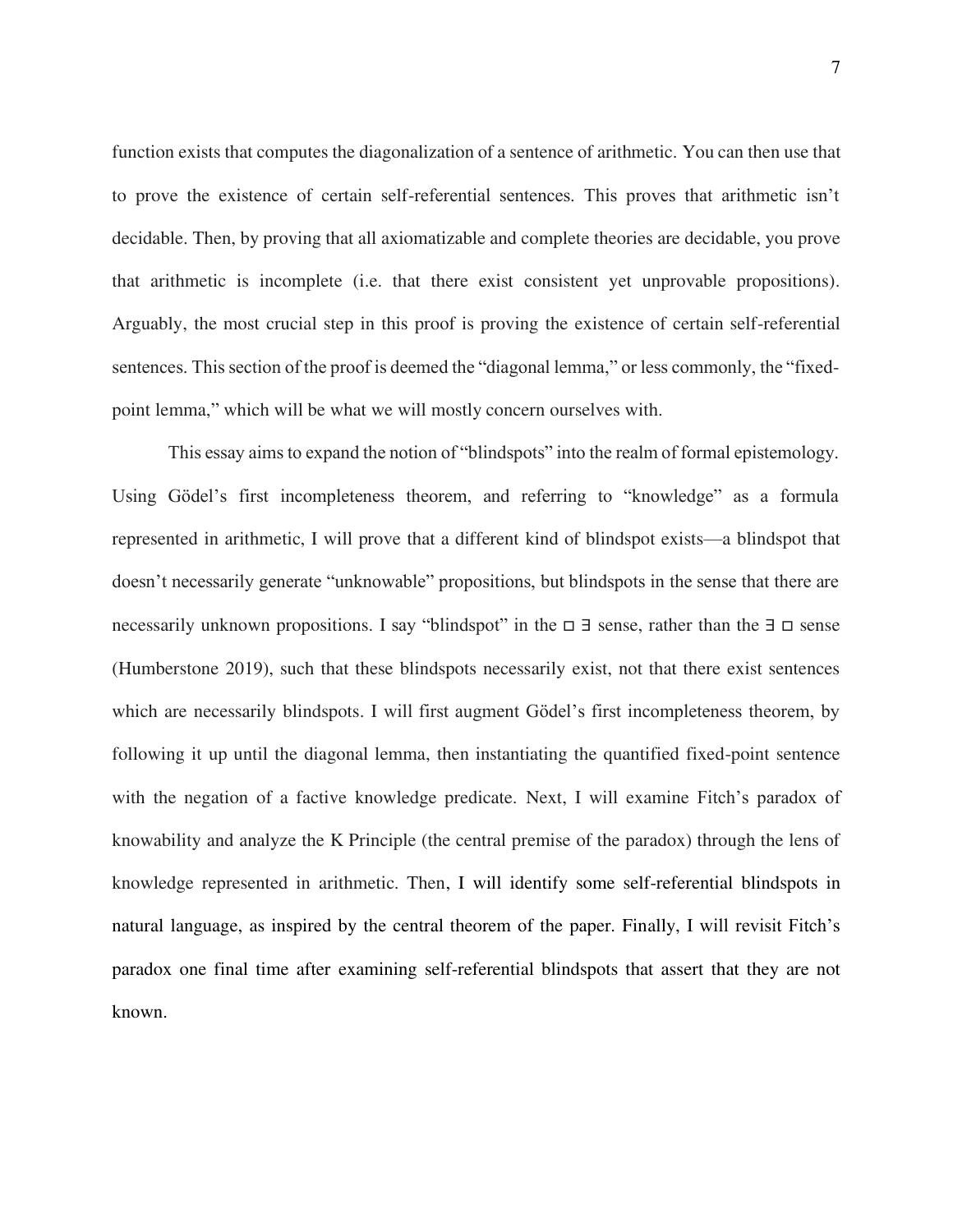#### **The Proof Expressed**

The primary proof hinges on proving Gödel's first incompleteness theorem up to the diagonal lemma, applying the diagonal lemma to demonstrate that there exists a sentence  $\phi$  such that  $\phi \leftrightarrow \neg Know(\neg \phi \neg)$  where *Know* can have several properties, but must include factivity:  $Know(\ulcorner \phi \urcorner) \rightarrow \phi$ . Finally, through a simple derivation in first-order logic, I show that there necessarily exists a  $\phi$  such that  $\phi \& \neg Know(\ulcorner \phi \urcorner)$ . The proof up through the diagonal lemma will be adapted from Boolos and Jeffrey. The intention behind restating the proof here is so that the reader is familiar with all of the premises and context behind the final result, as to avoid misapplication of this result in formal epistemology.

# **Preliminary Material**

 The most important thing to understand before proving the diagonal lemma is to have an understanding of Gödel numberings. Gödel numberings are a way of assigning a unique number to each sentence of arithmetic. In other words, we create an injection of the sentences of arithmetic onto the natural numbers (each natural number included in the mapping is associated with at most one sentence of arithmetic). The mapping is from the following table of symbols:

|  |                   |                | ( ) & $\exists x_0$ $f_0^0$ $f_0^1$ $f_0^2$ $A_0^0$ $A_0^1$ $A_0^2$ |                                                                                                                                                                                                                                          |  |  |  |  |
|--|-------------------|----------------|---------------------------------------------------------------------|------------------------------------------------------------------------------------------------------------------------------------------------------------------------------------------------------------------------------------------|--|--|--|--|
|  |                   |                |                                                                     |                                                                                                                                                                                                                                          |  |  |  |  |
|  |                   | $\blacksquare$ |                                                                     | $x_2$ $f_2^0$ $f_2^1$ $f_2^2$ $A_2^0$ $A_2^1$ $A_2^2$                                                                                                                                                                                    |  |  |  |  |
|  | $\leftrightarrow$ |                |                                                                     | $\mathbf{e}^{(i)}$ and $\mathbf{e}^{(i)}$ are the set of the set of the set of the set of the set of the set of the set of the set of the set of the set of the set of the set of the set of the set of the set of the set of the set of |  |  |  |  |
|  |                   |                |                                                                     | the control of the control of the control of the control of the control of                                                                                                                                                               |  |  |  |  |
|  |                   |                |                                                                     | $\mathbf{e}^{(i)}$ and $\mathbf{e}^{(i)}$ are the set of the set of the set of the set of the set of the set of the set of the set of the set of the set of the set of the set of the set of the set of the set of the set of the set of |  |  |  |  |

To the corresponding numbers in the following table: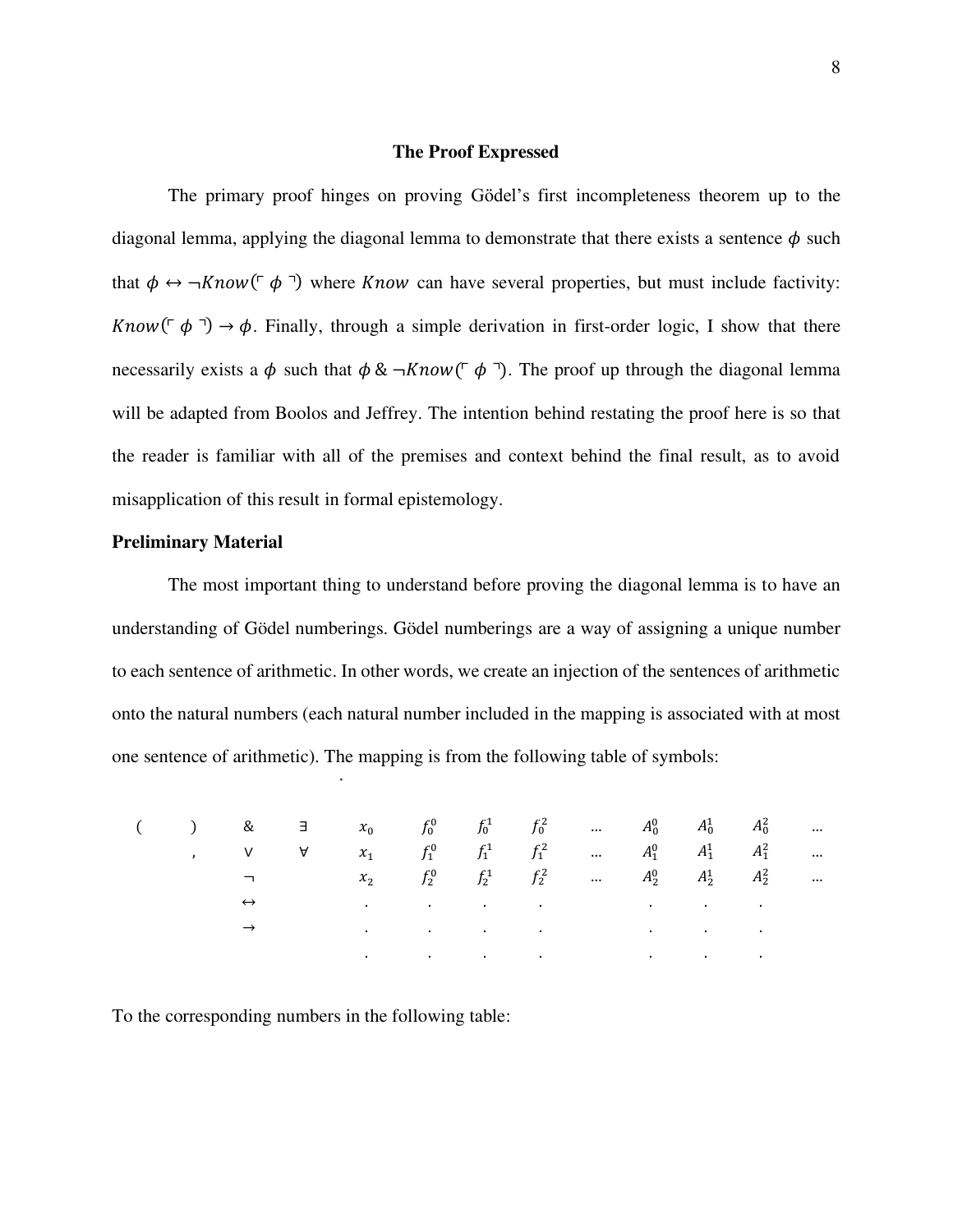| 2  | 3     | 4  | 5            | 6         | 68      | 688       | $\ddotsc$ | 7         | 78      | 788   | $\cdots$ |
|----|-------|----|--------------|-----------|---------|-----------|-----------|-----------|---------|-------|----------|
| 29 | 39    | 49 | 59           | 69        | 689     | 6889      | $\ddotsc$ | 79        | 789     | 7889  | $\cdots$ |
|    | 399   |    | 599          | 699       | 6899    | 68899     | $\sim$    | 799       | 7899    | 78899 | $\cdots$ |
|    | 3999  |    | $\bullet$    | $\bullet$ | . .     | $\sim$    |           | $\sim$    |         | ٠.    |          |
|    | 39999 |    | $\mathbf{r}$ | $\sim$    | $\sim$  | $\bullet$ |           | $\bullet$ | $\cdot$ | ٠.    |          |
|    |       |    | $\sim$       | $\sim$    | $\cdot$ | $\bullet$ |           | $\cdot$   | $\cdot$ | ٠.    |          |

As you can see, each symbol is assigned a unique natural number. We can look at a number on the bottom table and identify which symbol it represents. For instance, the number 399 can be observed to represent the symbol "¬". Next, we shall assign a couple of symbols of logic to symbols of arithmetic. Boolos and Jeffrey call these "'conventions' about the identity of certain symbols." The assignments are as follows:

$$
x_0 = x
$$
  
\n
$$
x_1 = y
$$
  
\n
$$
f_0^0 = 0
$$
  
\n
$$
f_0^1 = \text{succ}
$$
  
\n
$$
f_0^2 = +
$$
  
\n
$$
f_1^2 = \cdot
$$
  
\n
$$
A_0^2 = -
$$

Therefore, the Gödel number of *succ* is 68, and the Gödel number of  $\cdot$  is 6889.

 Recall that we said earlier that we were creating an injection of all sentences of arithmetic to the natural numbers. So far, we have only created an injection of the symbols of arithmetic to the naturals. So, let's extend our system to include all sentences, and not just individual symbols. To do that, we rely on the strategy by which we've defined our mapping so far. The way in which we defined the mapping allows us to simply define the Gödel number of a sentence of arithmetic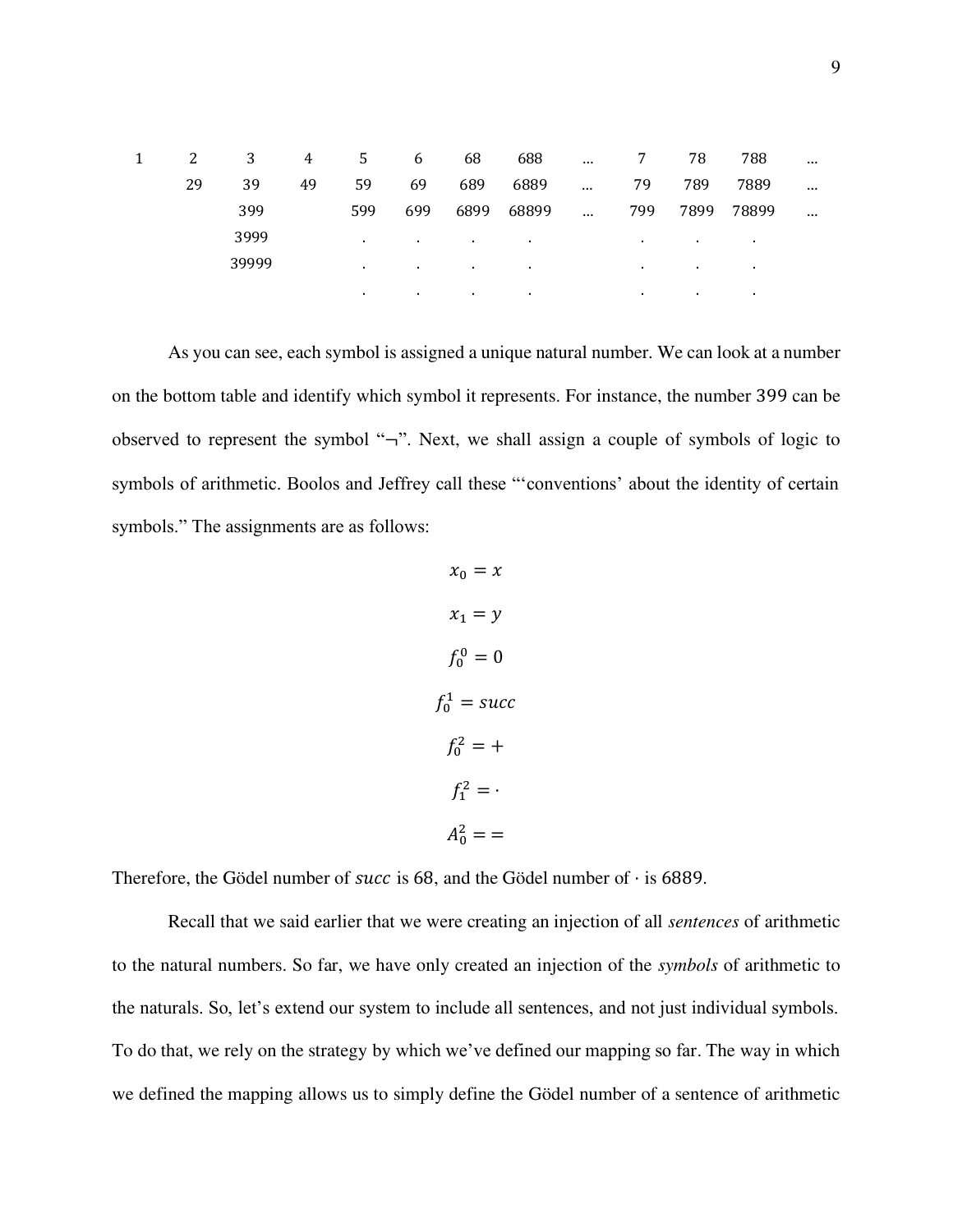as the concatenation of all of the symbols' Gödel numbers. An example:  $s0 + s0 = ss0$  first becomes  ${}^{2}_{0}f^{2}_{0}f^{1}_{0}f^{0}_{0}f^{1}_{0}f^{0}_{0}f^{1}_{0}f^{1}_{0}f^{0}_{0}$ which then becomes 788688668866886886.

 Finally, we will discuss the diagonalization of a sentence. A quick note about syntax: if the Gödel number of an expression  $\phi$  is *n*, then we will say that  $\phi$ <sup>-</sup> = **n** where **n** is a series of symbols in the language. With that said, the diagonalization of an expression  $\phi$  is the sentence:

$$
(\exists x)(x = \ulcorner \phi \urcorner \& \phi(x))
$$

With all instances of " $\phi$ " replaced with  $\phi$ . This sentence effectively says that the expression  $\phi$  is true of its own Gödel number if  $\phi$  contains only  $\chi$  free.

With all of the preliminary material out of the way, we can finally get into the proof.

## **Lemma 1**

Let *diag* be a function that maps  $\phi \rightarrow$  to the Gödel number of the diagonalization of  $\phi$ .  $diag$  is computable.

*Proof:* Let  $len(n)$  be defined as the least x such that  $0 < x \& n < 10^x$ . The value of len is the length of the numeric representation of a number *n*. For instance,  $len(45) = 2$  and  $len(65535) = 5$ . *len* is computable, since "less than" is computable, "the least such that" is computable, and exponentiation is computable. Then, let  $m * n = m \cdot 10^{len(n)} + n$ .  $*$  is computable, since addition, multiplication, exponentiation, and  $len$  are all computable.  $*$  then represents the concatenation of two numbers. For instance,  $29 * 7889 = 297889$ . Finally, let *num* be defined recursively:  $num(0) = 6$ , and  $num(n + 1) = 68 * num(n)$ . *num* then takes a number as an argument and has as its value the Gödel number of the expansion of its argument.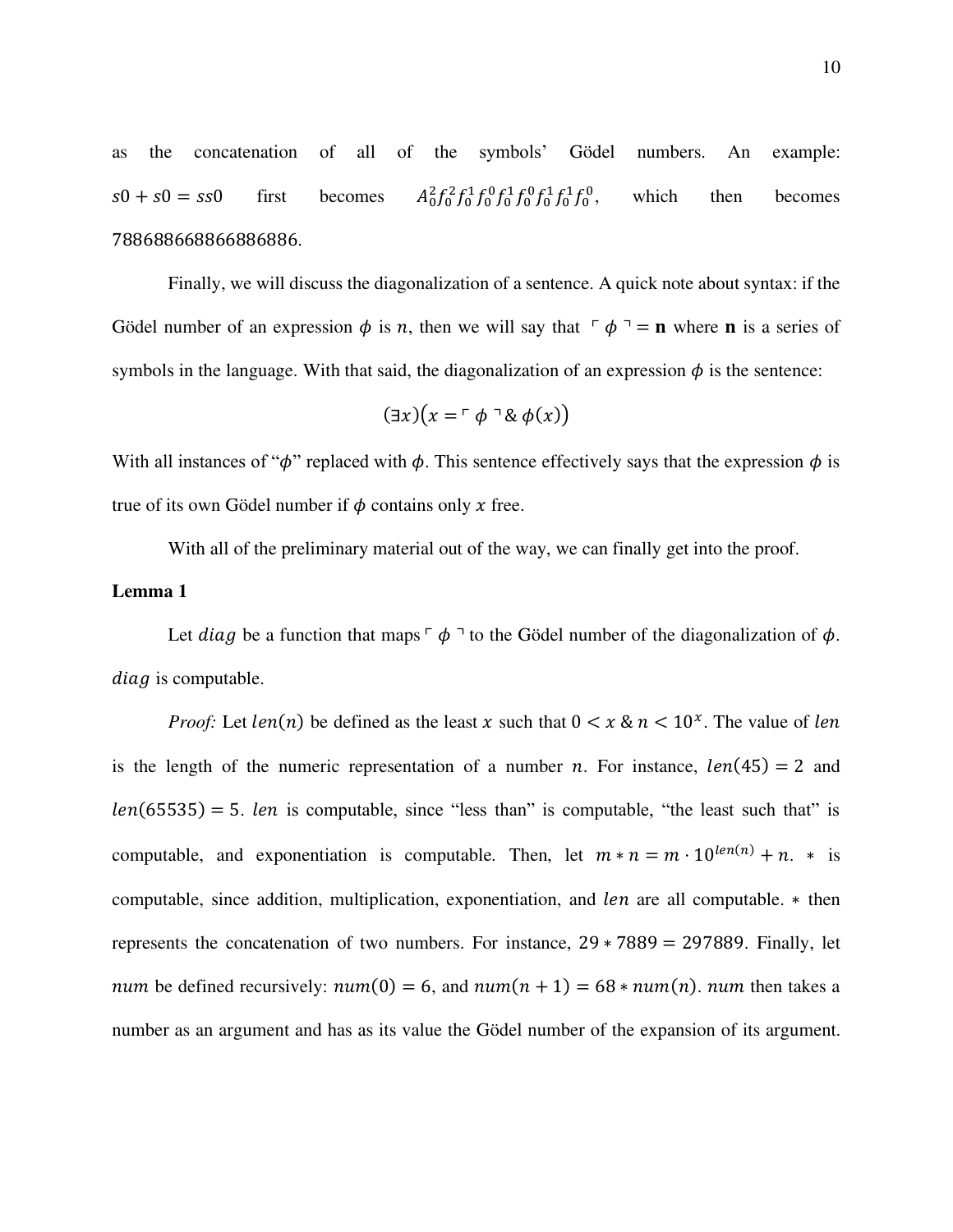For instance,  $num(2) = 68686$ .  $num$  is then computable, since recursion is computable and  $*$  is computable.

We can then define  $diag(n)$  to be 145217885 \*  $\left(num(n) * (3 * (n * 2))\right)$ . diag is computable, since  $*$  is computable and  $num$  is computable. Lemma 1 has been proven.

The diagonal lemma is what we are about to prove. It is essential to demonstrate the final result. The diagonal lemma gives the existence of certain self-referential sentences of arithmetic sentences that are true if and only if some condition is true of that sentence. In fact, we're going to prove that these sentences exist for all such "conditions." Without further ado, the diagonal lemma:

# **Lemma 2 (The Diagonal Lemma)**

In any theory in which *diag* is representable, for all formulas  $\phi$  with one free variable there exists a sentence  $\psi$  such that:

$$
\psi \leftrightarrow \phi(\ulcorner \psi \urcorner)
$$

*Proof*: The first thing we're going to do is create a predicate that represents *diag* in this theory. Representability is a property of an  $n$ -ary function that entails its ability to be defined as a formula with  $n + 1$  free variables. The first n free variables of this formula are just the arguments of the given function, and the  $n + 1<sup>th</sup>$  free variable of this formula is the result of applying the function on the first  $n$  arguments. This formula cannot merely be a predicate defined by interpretation—it has to be "embedded" into the language, hence the emphasis on computability in Lemma 1. For if a function is computable, it is representable in arithmetic. Representing  $diag$ in arithmetic yields a predicate that we will call  $D^2$ . Note that  $D^2$  is really a formula of the language of arithmetic with two free variables, not a predicate defined in an interpretation, as aforementioned. Define  $D^2$  as such: if  $diag(n) = k$  then  $D^2$ nk. In other words, if the Gödel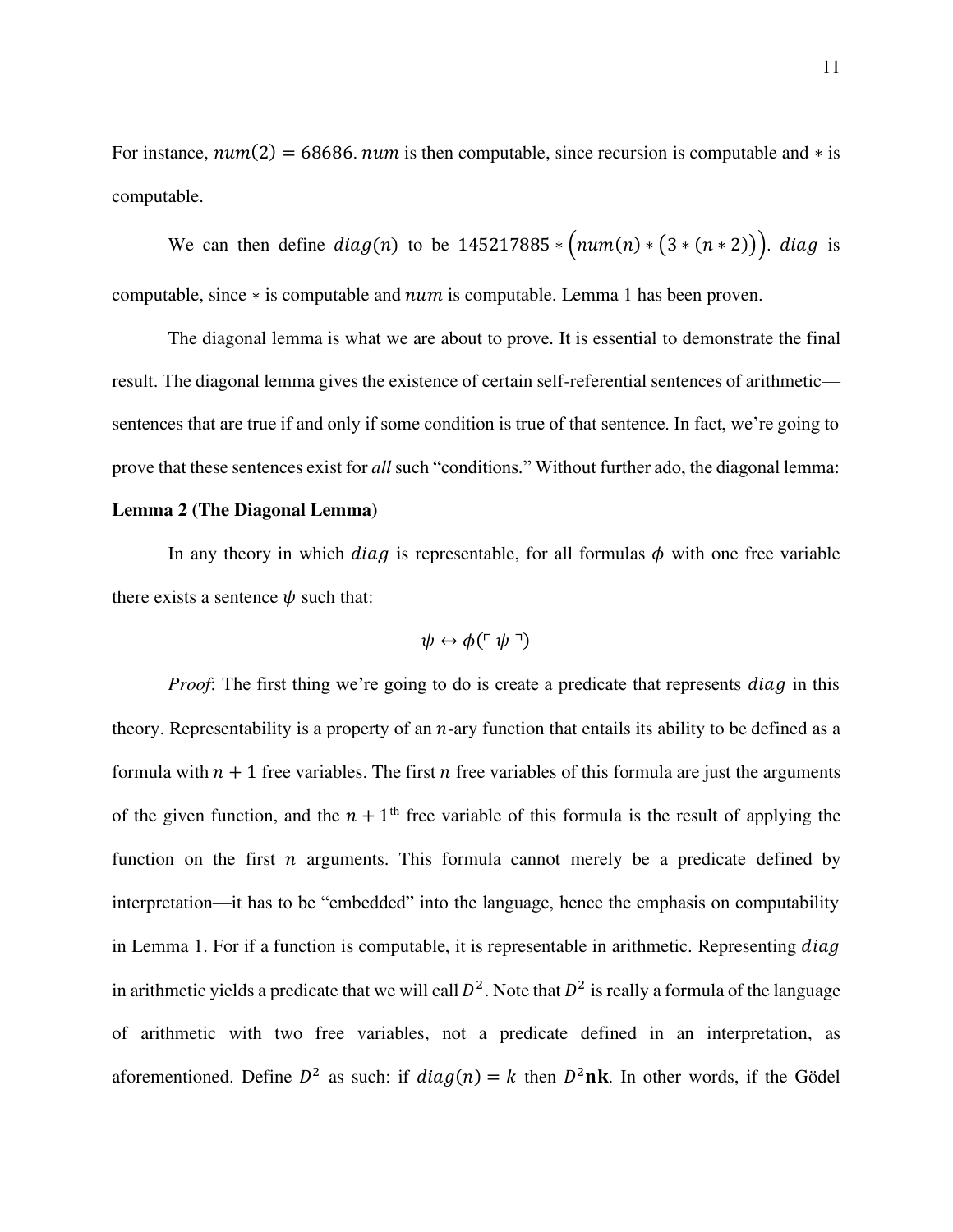number of the diagonalization of *n* is *k*, then  $D^2$ **nk**. Remember than **n**'s relation to *n* is such: if the Gödel number of an expression  $\phi$  is *n*, then  $\phi \circ \phi = \mathbf{n}$ .

Then we define a sentence  $F(x) = (\exists y)(D^2xy \& \phi(y))$ . Let *n* be the Gödel number of *F*. Then, let  $\psi = (\exists x) (x = \mathbf{n} \& (\exists y) (D^2xy \& \phi(y)))$ . Recall that the diagonalization of a formula is  $(\exists x)(x = \neg \phi \neg \& \phi(x))$ . Since the Gödel number of F is  $n, \neg F \neg = n$ . It's easy then to see that  $\psi$  is the diagonalization of F.  $\psi$  is logically equivalent to  $(\exists y)(D^2 \mathbf{n} y \& \phi(y))$ . So, we have:

$$
\psi \leftrightarrow (\exists y) (D^2 \mathbf{n} y \& \phi(y))
$$

Let *k* be the Gödel number of  $\psi$ . So,  $\psi = \mathbf{k}$ . So, we have  $D^2$ **nk**, from which:

$$
(\forall y)(D^2\mathbf{n}y \leftrightarrow y = \mathbf{k})
$$

Follows. Since  $D^2$ ny is logically equivalent to  $y = \mathbf{k}$ ,  $(\exists y)(D^2$ ny &  $\phi(y))$  is logically equivalent to  $(\exists y)(y = k \& \phi(y))$ . And since  $\psi$  is logically equivalent to  $(\exists y)(D^2ny \& \phi(y))$ , we have:

$$
\psi \leftrightarrow (\exists y)(D^2\mathbf{n}y \& \phi(y))
$$

Which is logically equivalent to:

$$
\psi \leftrightarrow \phi(\mathbf{k})
$$

And since the Gödel number of  $\psi$  is k, we have (finally):

$$
\psi \leftrightarrow \phi (\ulcorner \psi \urcorner)
$$

Thus, proving the diagonal lemma.

Now that we have worked through Gödel's first incompleteness theorem up through the diagonal lemma, we are ready to present the main argument. This hinges on the diagonal lemma, so the following demonstration only works for systems that are strong enough to represent  $diag$ , i.e. systems of arithmetic at least as strong as Robinson arithmetic. Anyway, here's the main result:

# **Theorem 1**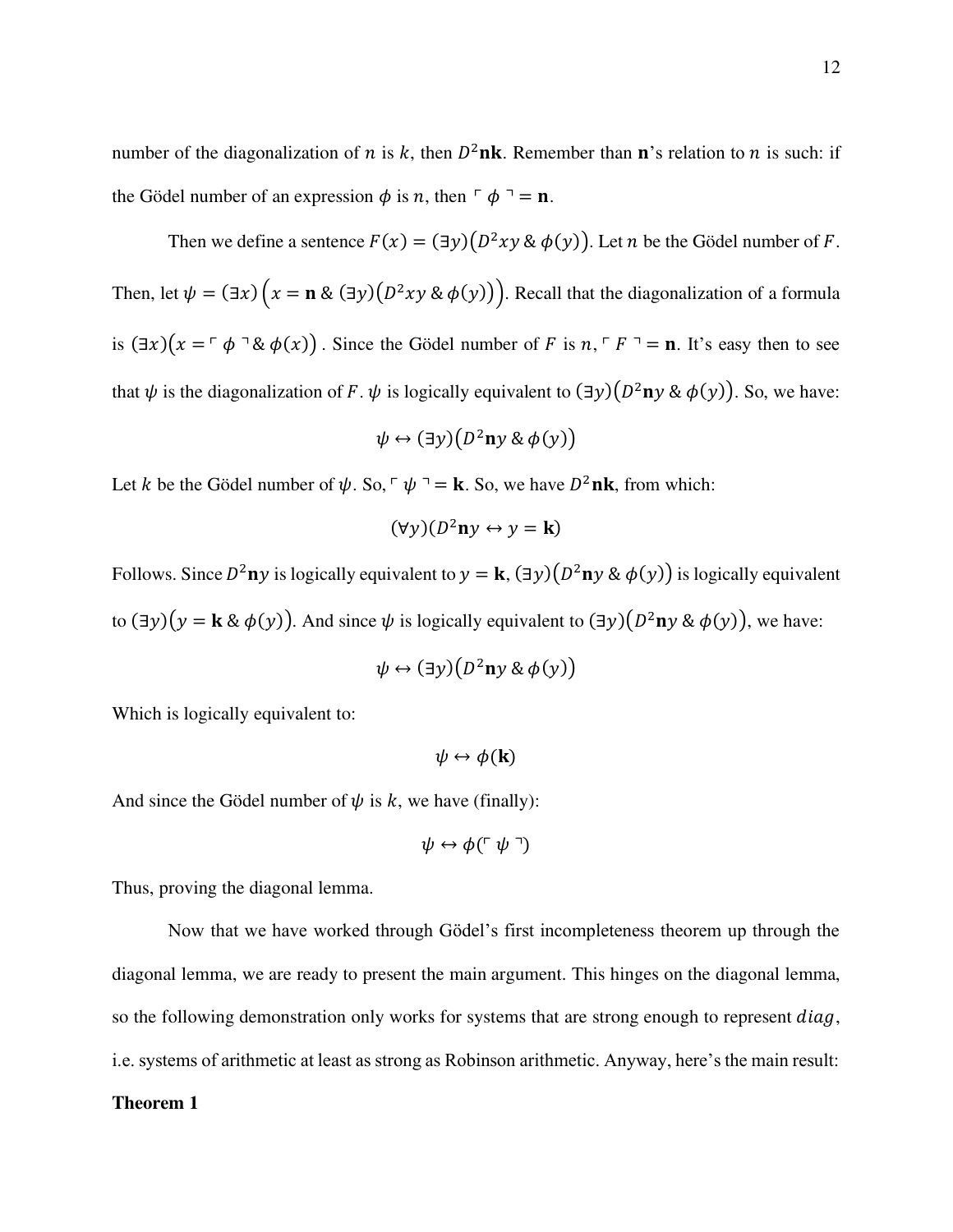In any formal system in which  $diag$  is representable that contains a predicate  $Know$  such that  $Know(\ulcorner P \urcorner) \rightarrow P$ , there exists some sentence  $\phi$  such that  $\phi \& \neg Know(\ulcorner \phi \urcorner)$ .

*Proof*: By the diagonal lemma, we are able to demonstrate in any theory in which  $diag$  is representable that for any formula  $\phi$ , there exists sentence  $\psi$  such that:

$$
\psi \leftrightarrow \phi (\ulcorner \psi \urcorner)
$$

Consider the predicate *Know*, such that  $Know(\ulcorner p \urcorner) \rightarrow p$ . In essence, *Know* encodes some subset of the theorems of arithmetic. There may be some way of obtaining knowledge (and there should be), so we may have some  $\omega(\ulcorner p \urcorner) \rightarrow Know(\ulcorner p \urcorner)$  where  $\omega$  is some sufficient condition for knowledge. The specifics of  $\omega$  are left unspecified until the section on Tarski's indefinability theorem, because it generally does not have an effect on the theorem.

By the diagonal lemma, there exists some sentence  $\psi$  such that the following:

$$
\vdash \psi \leftrightarrow \neg \textit{Know}(\ulcorner \psi \urcorner)
$$

 $\psi$  would then "read" as "I am not known." We can write this result as a first-order schema:

$$
(\exists \phi)(\phi \leftrightarrow \neg \textit{Know}(\ulcorner \phi \urcorner))
$$

Now consider the following deduction:

| (1)            | $(\exists \phi)(\phi \leftrightarrow \neg Know(\ulcorner \phi \urcorner))$ | Lemma 1                                 |
|----------------|----------------------------------------------------------------------------|-----------------------------------------|
| (2)            | $\phi \leftrightarrow \neg \textit{Know}(\ulcorner \phi \urcorner)$        | Premise                                 |
| (3)            | $\neg \phi$                                                                | Premise                                 |
| $\{2, 3\}$ (4) | <i>Know</i> ( $\phi$ )                                                     | 2, 3, Tautological inference            |
| $\{2, 3\}$ (5) | Φ                                                                          | 4, Definition of <i>Know</i> ( $\phi$ ) |
| (6)            | $\neg \phi \rightarrow \phi$                                               | 3, 5, Conditionalization                |
| (7)            | Φ                                                                          | 6, Tautological inference               |
| (8)            | $\neg Know(\ulcorner \phi \urcorner)$                                      | 2, 7, Tautological inference            |
| (9)            | $\phi \& \neg Know(\ulcorner \phi \urcorner)$                              | 7, 8, Conjunctive addition              |
| (10)           | $(\exists \phi)(\phi \& \neg Know(\ulcorner \phi \urcorner))$              | 9, Existential generalization           |
| (11)           | $(\exists \phi)(\phi \& \neg Know(\ulcorner \phi \urcorner))$              | 10, <i>ES</i> procedure                 |
|                |                                                                            |                                         |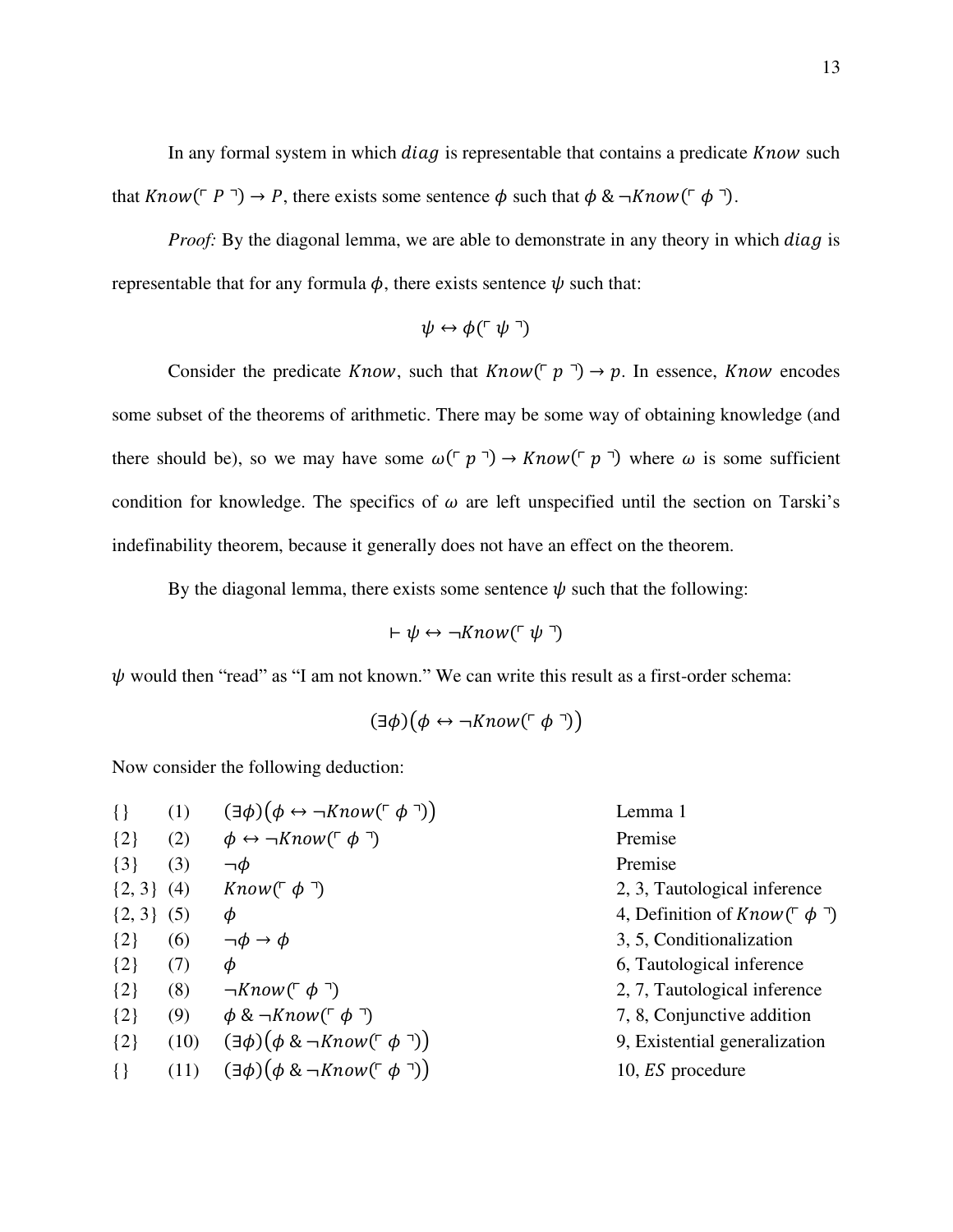This final sentence reads that there exists a sentence  $\phi$  that is both true and not known. Q. E. D. It's worth noting that I didn't add a dependency to  $Know(\ulcorner \phi \urcorner) \rightarrow \phi$ . I did this because I'm assuming that  $Know(\ulcorner \phi \urcorner) \rightarrow \phi$  is some axiom of the system, and hence, needs no dependency line. If one desires to add the dependency line and conditionalize at the end, then you would simply end up with a similar theorem on your last line:

$$
(Know(\ulcorner \phi \urcorner) \rightarrow \phi) \rightarrow (\exists \phi) (\phi \& \neg Know(\ulcorner \phi \urcorner))
$$

Which reads "If knowledge is factive, then there exists some sentence that is true and not known."

So, there's the proof explained. The key takeaway here is that  $Know$  is some predicate represented in a theory of arithmetic at least as strong as Robinson arithmetic,  $Know(\ulcorner P \urcorner) \rightarrow P$ , and that there is some sentence  $\phi$  that is true but  $Know(\ulcorner \phi \urcorner)$  doesn't hold, with that sentence "saying" "I am not known."

 This is not to say that there is any particular blindspot that is necessarily unknowable. Consider knowledge at two distinct points in time:  $Know<sub>A</sub>$  represents the contents of one's knowledge at time A, and  $Know_B$  represents the contents of one's knowledge at time B. It's a given that the contents of knowledge change over time as one learns and adds more to their knowledge. So, we may have a proposition  $\phi$  that is unknown due to the diagonal lemma at time  $A$ :

$$
\phi \& \neg \textit{Know}_A(\ulcorner \phi \urcorner)
$$

Now consider the case that through some manner (the manner in which this occurs is not significant to me)  $\phi$  is learned at some point between time A and time B. Then we will indeed have

$$
Know_B(\ulcorner \phi \urcorner)
$$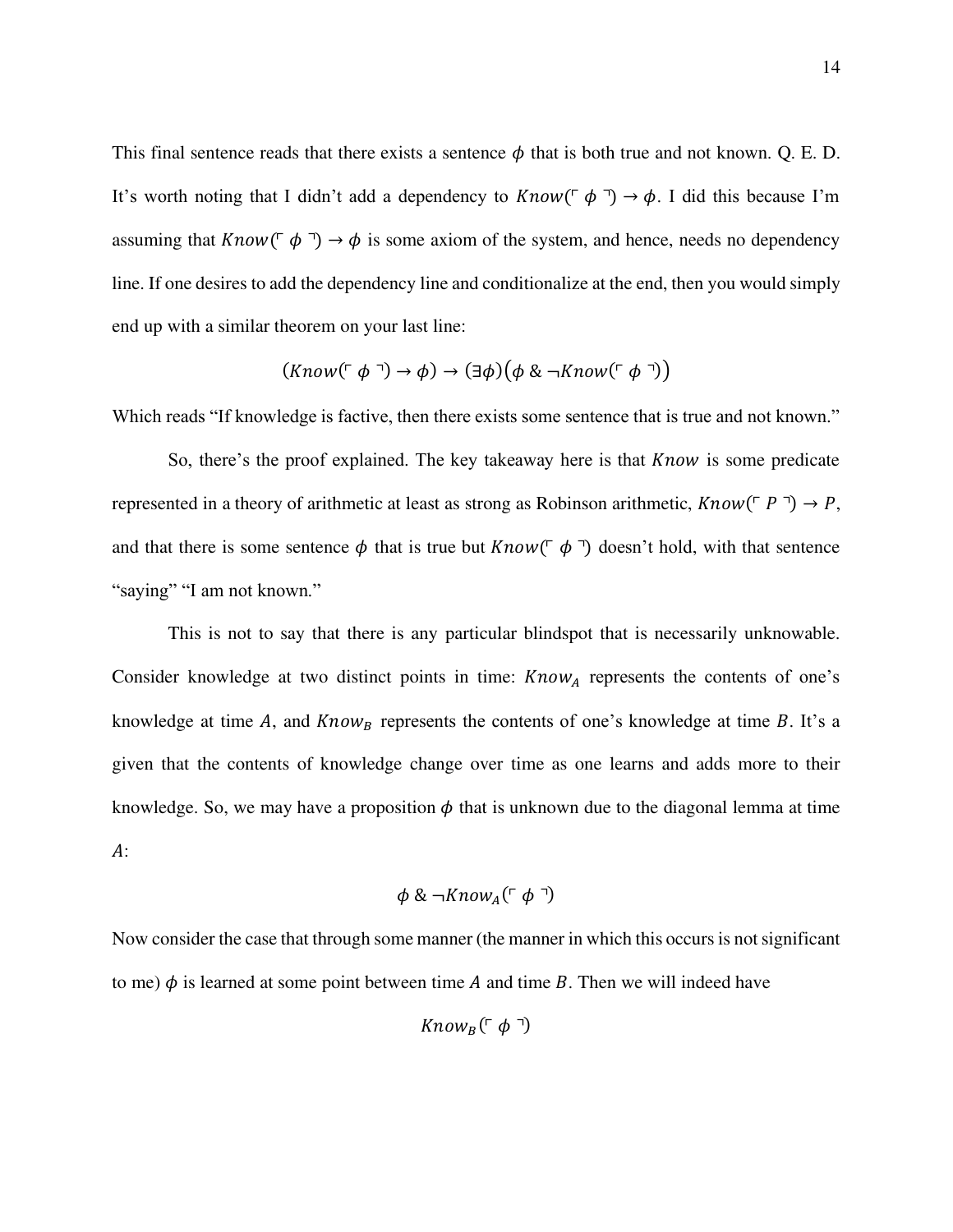But the diagonal lemma necessitates that there must be some proposition that is unknown. So, at time  $B$ , the set of Gödel blindspots changes to include  $\psi$ :

$$
\psi \& \neg Know_B(\ulcorner \psi \urcorner)
$$

So Gödel blindspots always exist, but they can change depending on the specific knowledge predicate in question. There is not one specific object of knowledge that is necessarily unknown.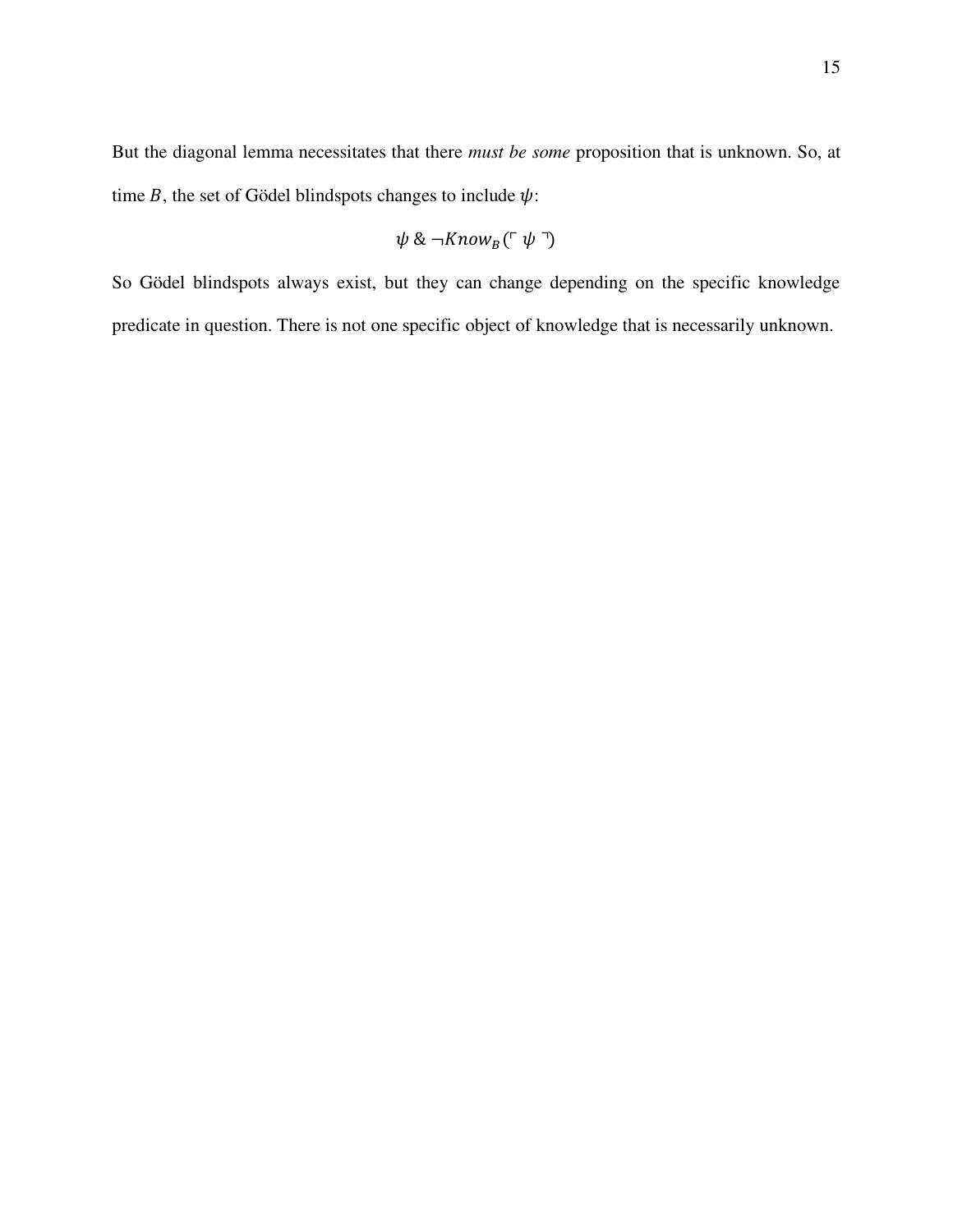#### Tarski's Indefinability Theorem

 One might have the worry that the prior result conflicts with Tarski's indefinability theorem. This section will be dedicated to resolving any concerns that the reader may have about this. This section will be rather informal (a step back from the proof in the prior section), but should still be enough to convince the reader that there is no conflict between theorem 1 and Tarski's indefinability theorem. At the end of the section, I will present an alternate proof of theorem 1 that actually shows it to be a corollary of Tarski's indefinability theorem.

# **An Informal Demonstration of Consistency**

Tarski's indefinability theorem states that "the set of Gödel numbers of sentences true in  $N$  is not definable in arithmetic." This can be rewritten as the second-order principle:

$$
\neg(\exists F)(\forall \phi)(\phi \leftrightarrow F(\ulcorner \phi \urcorner))
$$

Theorem 1 is derivable from the following sentence:

$$
(\exists \phi)(\phi \leftrightarrow \neg \textit{Know}(\ulcorner \phi \urcorner))
$$

In effect, this states that if knowledge is factive, then there exists a sentence that is true if and only if it's not knowable. First, it's worth noting that theorem 1 is also derivable from Tarski's theorem:

|        |     | $\{\}\$ (1) $\neg(\exists F)(\forall \phi)(\phi \leftrightarrow F(\ulcorner \phi \urcorner))$ | Tarski's theorem           |
|--------|-----|-----------------------------------------------------------------------------------------------|----------------------------|
| $\{\}$ | (2) | $(\forall F) \neg (\forall \phi) (\phi \leftrightarrow F(\ulcorner \phi \urcorner))$          | 1, Quantifier exchange     |
| $\{\}$ |     | (3) $\neg(\forall \phi)(\phi \leftrightarrow Know(\ulcorner \phi \urcorner))$                 | 2, Universal specification |
| $\{\}$ | (4) | $(\exists \phi) \neg (\phi \leftrightarrow Know(\ulcorner \phi \urcorner))$                   | 3, Quantifier exchange     |
| $\{\}$ | (5) | $(\exists \phi)(\phi \leftrightarrow \neg Know(\ulcorner \phi \urcorner))$                    | 4, Replacement             |
|        |     |                                                                                               |                            |

Now, obviously this doesn't consider the factivity of knowledge. The very informal way I will attempt to demonstrate consistency between theorem 1 and Tarski's theorem is by first considering knowledge that is both factive and logically omniscient (all true things are known),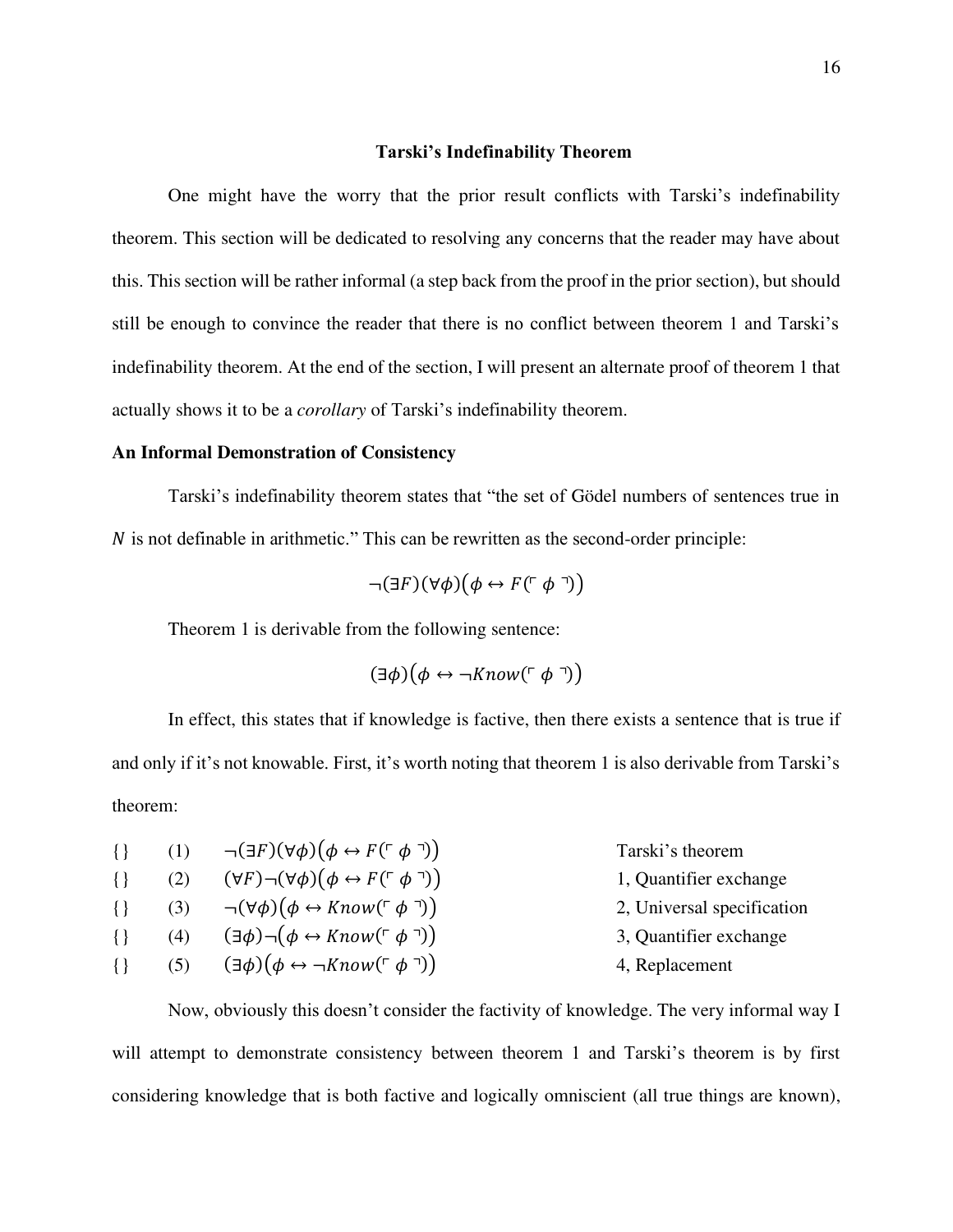showing that that is inconsistent, then showing that the proof fails if knowledge is only factive (with some other logically non-omniscient method for knowledge acquisition).

Consider the set of sentences containing Tarski's theorem and a concept of knowledge that holds knowledge as factive and that all truths are known. Now consider the following trivial deduction:

| $\{\}$ | (1) | $\neg(\exists F)(\forall \phi)(p \leftrightarrow F(\ulcorner \phi \urcorner))$ | Tarski's theorem              |
|--------|-----|--------------------------------------------------------------------------------|-------------------------------|
| $\{\}$ | (2) | $(\forall \phi)(Know(\ulcorner \phi \urcorner) \leftrightarrow \phi)$          | Definition of knowledge       |
| $\{\}$ | (3) | Know( $\ulcorner \psi \urcorner$ ) $\leftrightarrow \psi$                      | 2, Universal specification    |
| $\{\}$ | (4) | $\psi \leftrightarrow Know(\ulcorner \psi \urcorner)$                          | 3, Tautological inference     |
| $\{\}$ | (5) | $(\forall \phi)(\phi \leftrightarrow Know(\ulcorner \phi \urcorner))$          | 4, Universal generalization   |
| $\{\}$ | (6) | $(\exists F)(\forall \phi)(\phi \leftrightarrow F(\ulcorner \phi \urcorner))$  | 5, Existential generalization |
| $\{\}$ |     |                                                                                | 1, 6, $\perp$ introduction    |
|        |     |                                                                                |                               |

Now consider the sister deduction, without the assumption that all truths are known:

| $\{\}$ | (1) | $\neg(\exists F)(\forall \phi)(\phi \leftrightarrow F(\ulcorner \phi \urcorner))$ | Tarski's theorem              |
|--------|-----|-----------------------------------------------------------------------------------|-------------------------------|
| $\{\}$ | (2) | $(\forall \phi)(Know(\ulcorner \phi \urcorner) \rightarrow \phi)$                 | Definition of knowledge       |
| $\{\}$ | (3) | $Know(\ulcorner \psi \urcorner) \rightarrow \psi$                                 | 2, Universal specification    |
| $\{\}$ | (4) | $\psi \leftarrow Know(\ulcorner \psi \urcorner)$                                  | 3, Tautological inference     |
| $\{\}$ | (5) | $(\forall \phi)(\phi \leftarrow Know(\ulcorner \phi \urcorner))$                  | 4, Universal generalization   |
| $\{\}$ | (6) | $(\exists F)(\forall \phi)(\phi \leftarrow F(\ulcorner \phi \urcorner))$          | 5, Existential generalization |
|        |     |                                                                                   |                               |

 Without the assumption that all truths are known, it lacks the strength to be in contradiction to Tarski's indefinability theorem. Intuitively, we can think of it like this: Tarski's indefinability theorem states that there is no Gödel representation of the theorems of arithmetic in arithmetic. The reason this doesn't cause issues for theorem 1 is because, without the assumption that all truths are known, only a single direction of the mutual implication is met. Knowledge in this case embeds a subset of the theorems of arithmetic. In fact, Tarski's theorem can be thought of as another way to demonstrate theorem 1, because knowledge, if represented in arithmetic, cannot be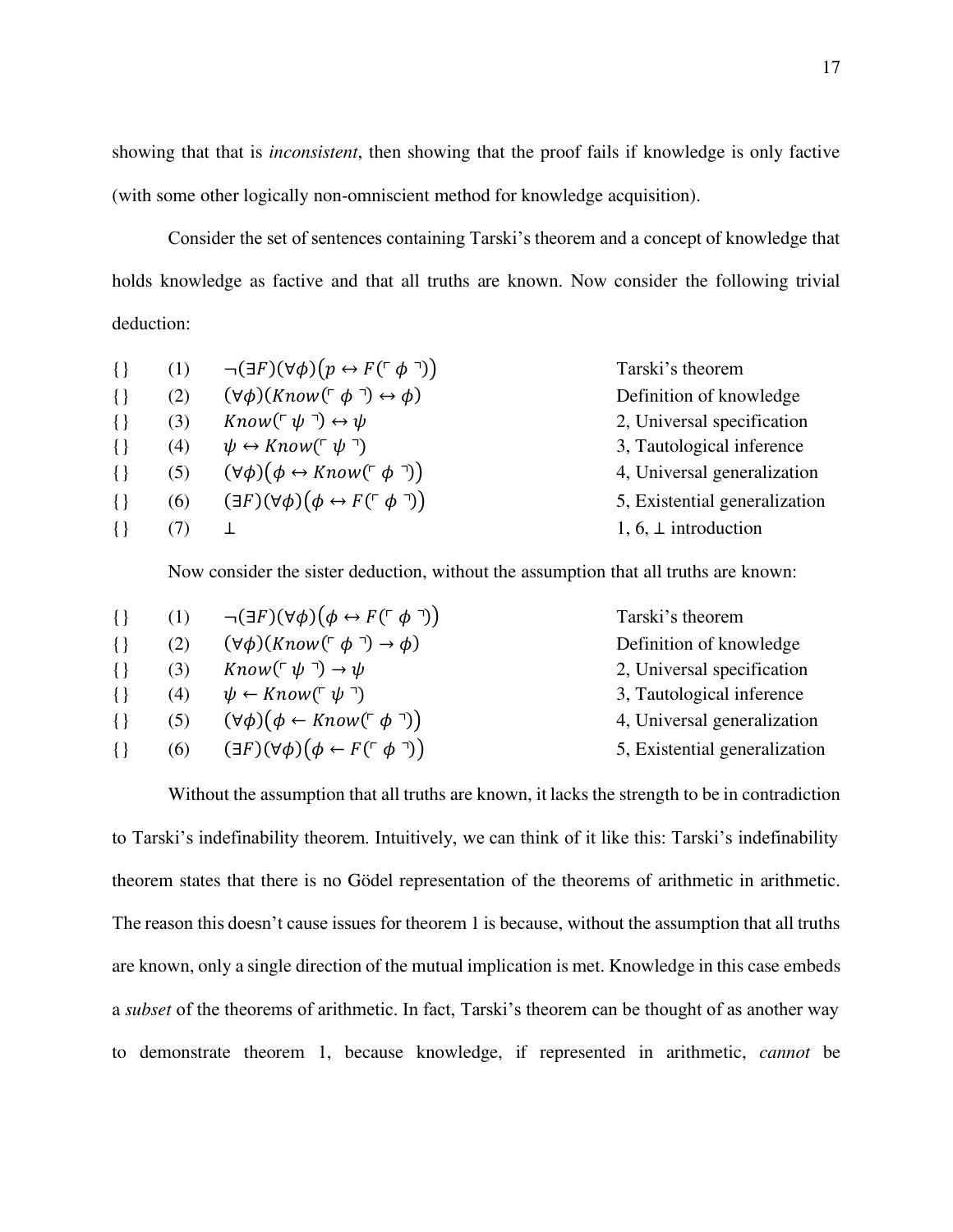comprehensive of all truths, or else it will be in contradiction with Tarski's theorem, since Know would then just be an alias for the truth predicate.

This alternate way to prove theorem 1 is as follows:

# **Theorem 1 (Proven Another Way)**

In any formal system that represents  $diag$  and a predicate  $Know$  such that Know( $\ulcorner \phi \urcorner$ )  $\rightarrow \phi$ , there exists some sentence  $\phi$  such that  $\phi \& \neg Know(\ulcorner \phi \urcorner)$ .

*Proof:* Any formal system that represents  $diag$  is strong enough to satisfy the conditions for Tarski's indefinability theorem. Tarski's theorem states the following:

$$
\neg(\exists F)(\forall \phi)(\phi \leftrightarrow F(\ulcorner \phi \urcorner))
$$

So, consider the following deduction:

| (1)            | $\neg(\exists F)(\forall \phi)(\phi \leftrightarrow F(\ulcorner \phi \urcorner))$ | Tarski's theorem                 |
|----------------|-----------------------------------------------------------------------------------|----------------------------------|
| (2)            | $(\forall \phi)(Know(\ulcorner \phi \urcorner) \rightarrow \phi)$                 | Knowledge factivity              |
| (3)            | $(\forall \phi)(\phi \rightarrow Know(\ulcorner \phi \urcorner))$                 | Logical omniscience              |
| (4)            | $Know(\ulcorner \phi \urcorner) \rightarrow \phi$                                 | 2, Universal specification       |
| (5)            | $\phi \rightarrow Know(\ulcorner \phi \urcorner)$                                 | 3, Universal specification       |
| $\{2, 3\}$ (6) | $\phi \leftrightarrow Know(\ulcorner \phi \urcorner)$                             | 4, 5, $\leftrightarrow$ addition |
| $\{2, 3\}$ (7) | $(\forall \phi)(\phi \leftrightarrow Know(\ulcorner \phi \urcorner))$             | 6, Universal generalization      |
| $\{2, 3\}$ (8) | $(\exists F)(\forall \phi)(\phi \leftrightarrow F(\ulcorner \phi \urcorner))$     | 7, Existential generalization    |
| (9)            | ⊥                                                                                 | $1, 8, \perp$ introduction       |
| (10)           | $\neg(\forall \phi)(\phi \rightarrow Know(\ulcorner \phi \urcorner))$             | 3, 9, Reductio ad absurdum       |
| (11)           | $(\exists \phi) \neg (\phi \rightarrow Know(\ulcorner \phi \urcorner))$           | 10, Quantifier equivalence       |
| (12)           | $(\exists \phi)(\phi \& \neg Know(\ulcorner \phi \urcorner))$                     | 11, Replacement                  |
|                |                                                                                   |                                  |

The result on line 12 is just theorem 1, this time with a more explicit reference to the premise that knowledge is factive. So, theorem 1 is proven again, this time as a corollary to Tarski's indefinability theorem. It's worth noting that in the RAA step on line 10, one could've instead performed RAA on premise 2, rejecting factivity of knowledge. This is another result, and instead says that, if all true things are known, then one also knows some falsities. This is another interesting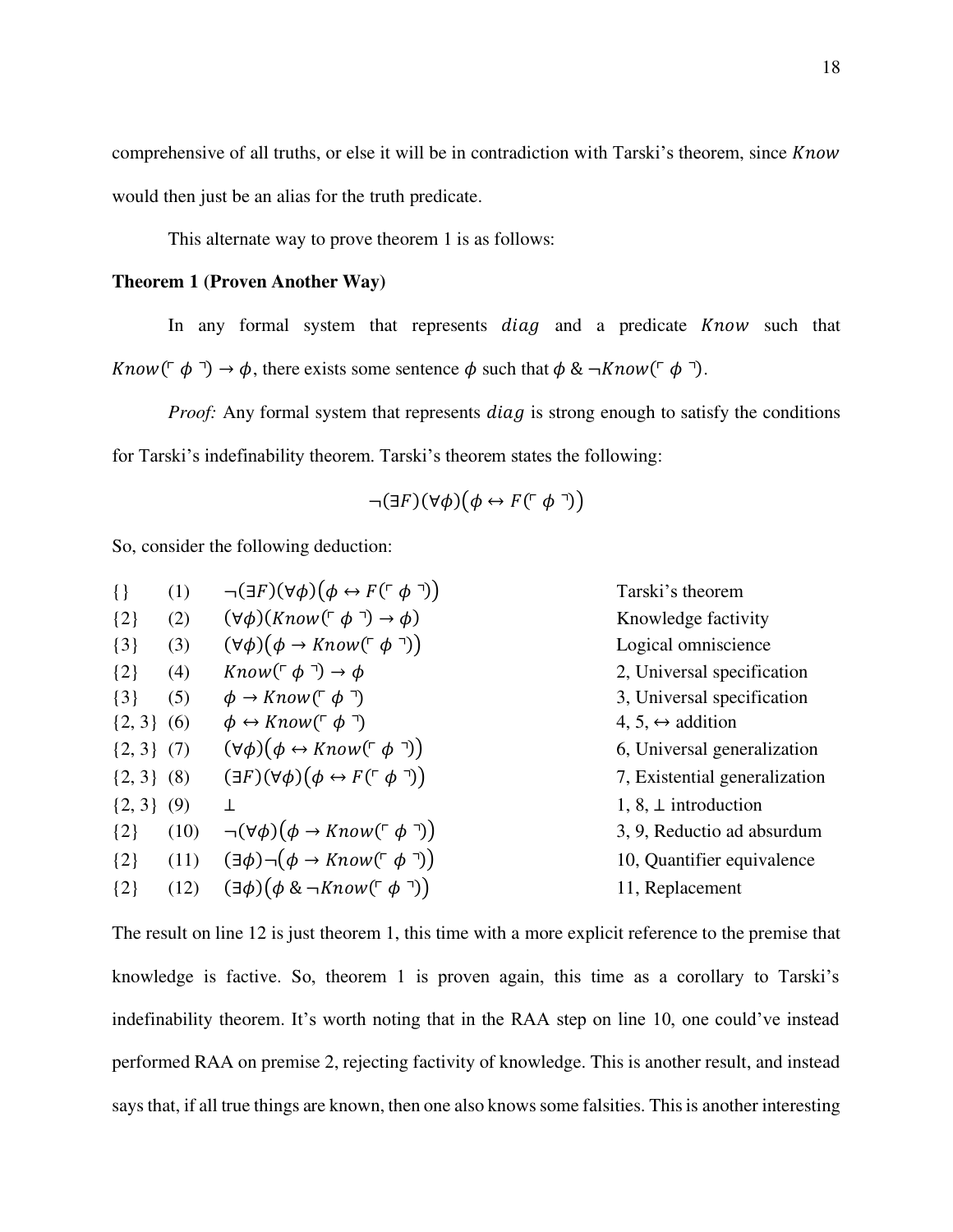19

result that may be used to argue against factivity, but in general, lots of contemporary epistemologists seem to accept factivity, so in my opinion, it makes more sense to assert that there always exist unknown sentences (Mitova 2018).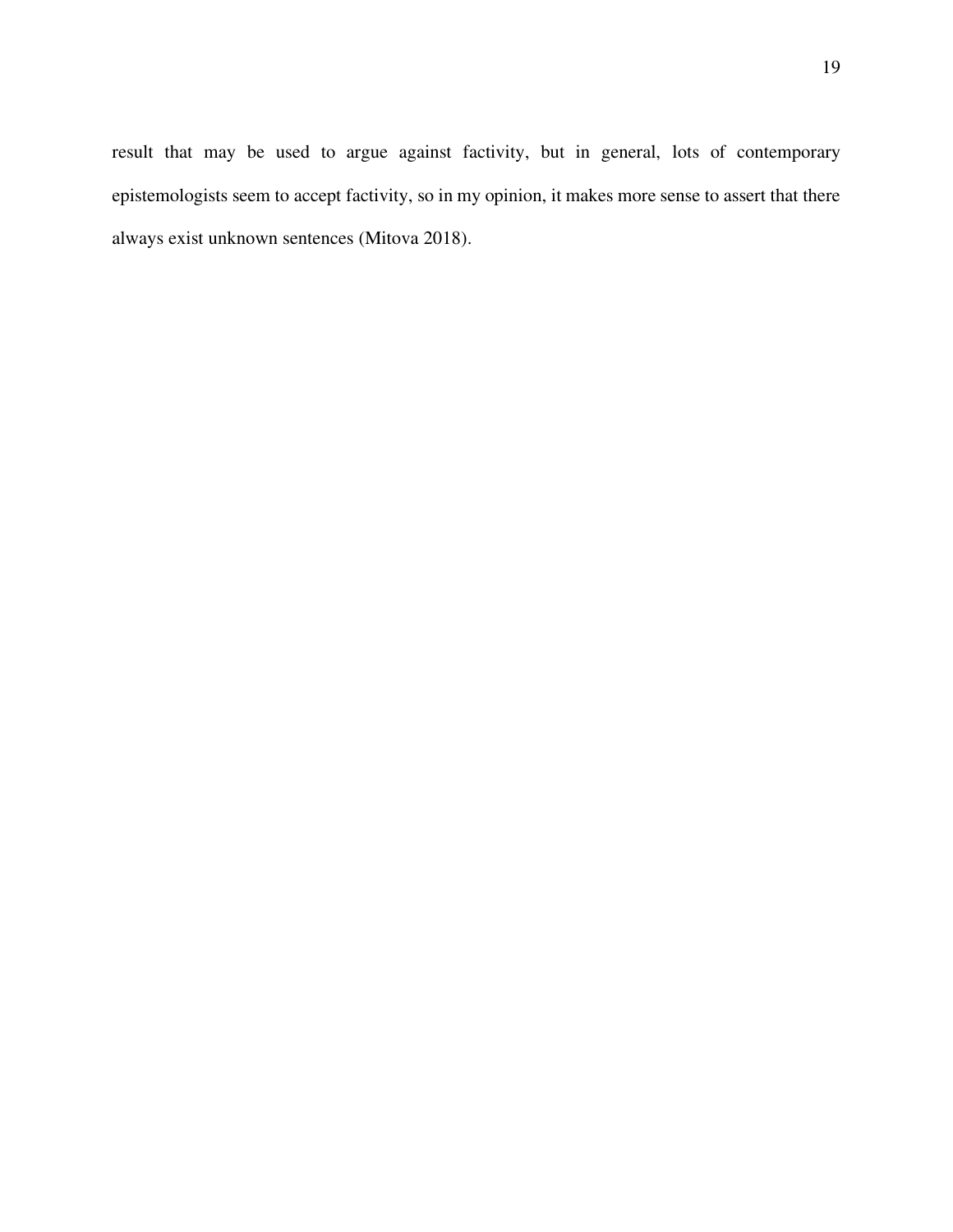#### **Defining Gödel Blindspots**

 Now I would like to give an account of Gödel blindspots, the kind of blindspots demonstrated to exist by theorem 1. Before we establish what Gödel blindspots are, we need a generalized definition of epistemic blindspots, so that we can determine what the difference is.

Sorensen defines epistemic blindspots as "propositions that are inaccessible through weak constraints," where he defines the weakest "constraint" as being logic. I prefer a more descriptive definition: true but unknowable propositions. That is, a p such that  $p \& \neg \Diamond Kp$ . One set of such propositions consists of propositions with form  $p \& \neg Kp$  (under the assumption that knowledge distributes over conjunction). The proof is as follows:

| $\{1\}$ | (1)  | $p \& \neg Kp$                                    | Premise                       |
|---------|------|---------------------------------------------------|-------------------------------|
| ${2}$   | (2)  | $K(p \& \neg Kp)$                                 | Premise                       |
| ${2}$   | (3)  | $Kp \& K \neg Kp$                                 | 2, Distribution               |
| ${2}$   | (4)  | $K \neg Kp$                                       | 3, Conjunctive simplification |
| ${2}$   | (5)  | $\neg Kp$                                         | 4, Factivity of knowledge     |
| ${2}$   | (6)  | Kp                                                | 3, Conjunctive simplification |
| ${2}$   | (7)  | ⊥                                                 | 5, 6, $\perp$ introduction    |
| $\{\}$  | (8)  | $\neg K(p \& \neg Kp)$                            | 2, 7, Reductio ad absurdum    |
| $\{\}$  | (9)  | $\Box \neg K(p \& \neg Kp)$                       | 8, Necessitation              |
| $\{\}$  | (10) | $\neg \Diamond K(p \& \neg Kp)$                   | 9, Modal equivalence          |
| $\{1\}$ | (11) | $(p \& \neg Kp) \& \neg \diamond K(p \& \neg Kp)$ | 1, 10, Conjunctive addition   |

As an aside, the proof bears much resemblance to the deduction in Fitch's paradox. As is seen, the final proposition has the form  $p \& \neg \Diamond Kp$ , meaning  $p \& \neg Kp$  is an epistemic blindspot.

 How does this tie into theorem 1? As we demonstrated earlier, we proved something to the effect of  $(\exists \phi)(\phi \& \neg Know(\neg \phi \neg))$ , which has a form similar to the modal sentence  $(\exists p)(p \& \neg Kp)$ . Here we're going to depart from our general definition—as you can see, an instantiation of the existential quantifier does *not* yield a sentence of the form  $p \& \neg \Diamond Kp$ . In fact, that result is impossible. The reason is that necessitating our theorem yields  $\Box(\exists p)(p \& \neg Kp)$ . As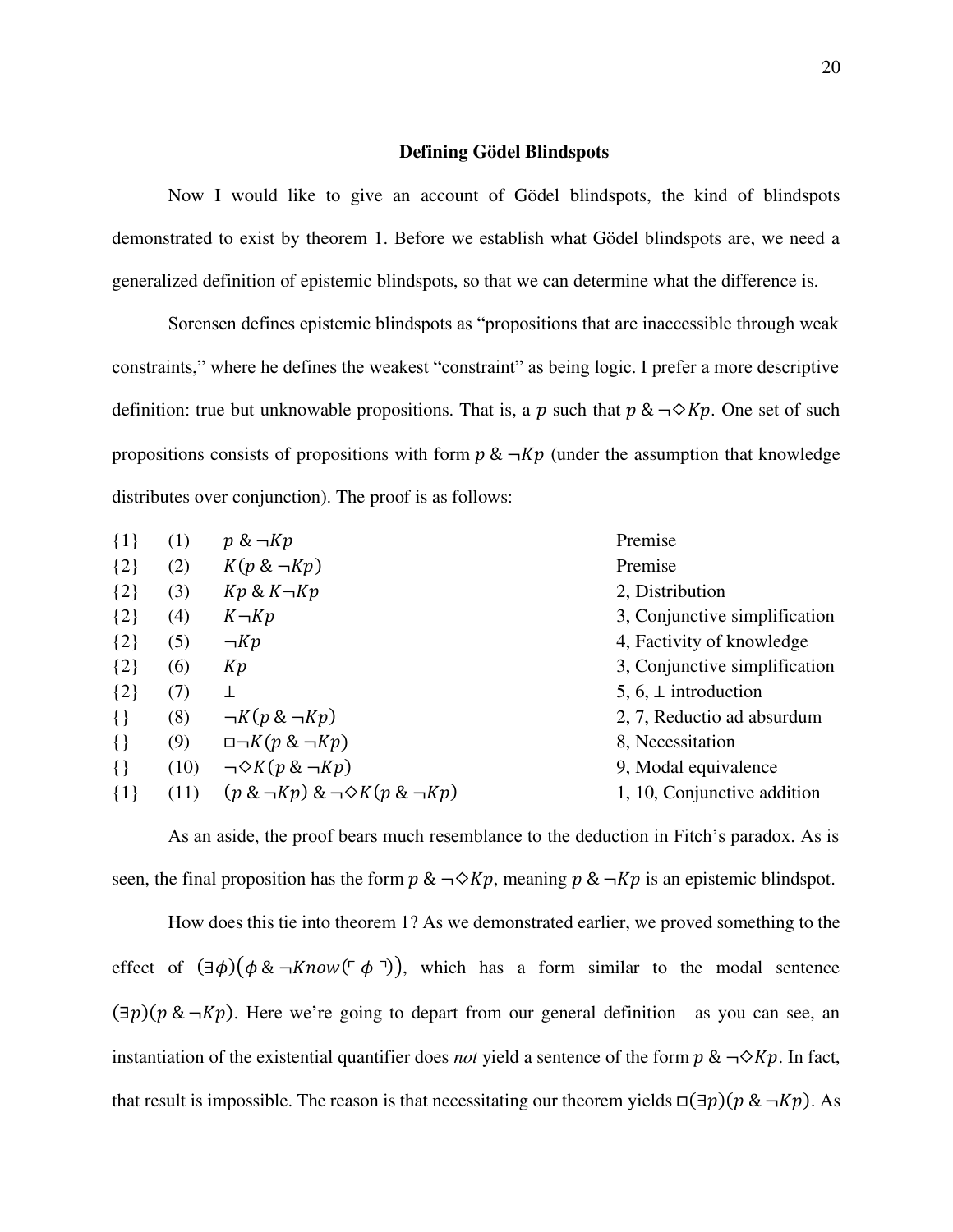Plantinga notes, you cannot get  $(\exists p) \Box (p \& \neg Kp)$  from this sentence, which is necessary to get  $(\exists p)(p \& \neg \Diamond Kp)$ , a sentence that expresses the existence of general blindspots. (Plantinga 1974).

 So, Gödel blindspots are not a subset of epistemic blindspots. What are they, then? This is the account I will give: Gödel blindspots are unknown (note: not unknowable) propositions that are unknown due to the diagonal lemma. A particular Gödel blindspot can come to be known by augmenting the knowledge representation to include that proposition (such as knowledge acquisition over time), but the diagonal lemma says that there will always be some propositions that are not known, no matter how much the knowledge representation is augmented to include arithmetic truths (for, if there was such a representation of knowledge, it would come in conflict with Tarski's indefinability theorem). Those propositions that are not known due to the diagonal lemma but are true are Gödel blindspots.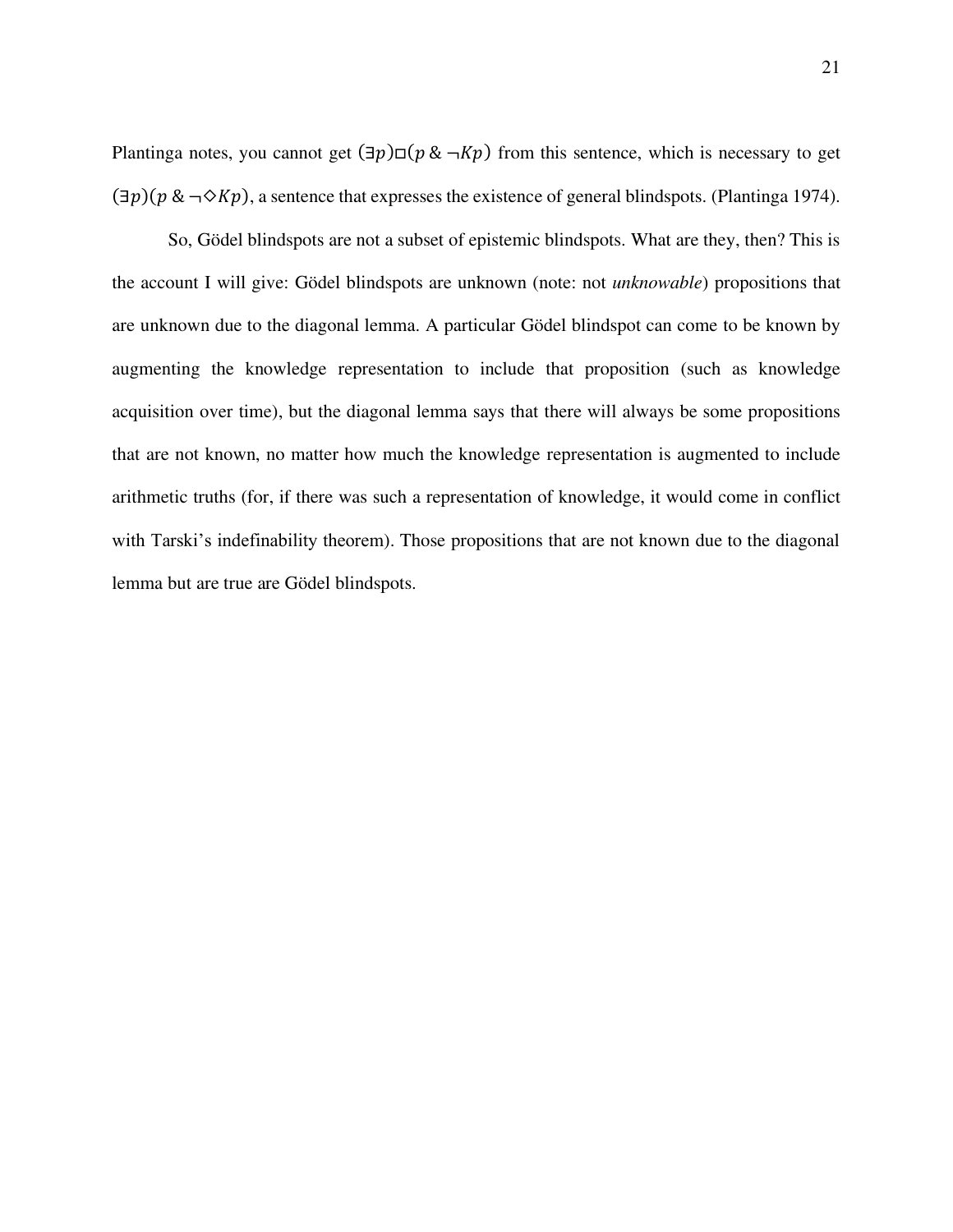#### **Philosophical Reflections**

 In this section of the paper, I will start with a discussion of Fitch's paradox of knowability, which is a seemingly absurd deduction that stems from a claim of anti-realism to derive epistemic trivialism (that all truths are known). I will give a defense of rejecting the premise of Fitch's paradox that all truths are knowable under the conditions that "knows that" is a predicate represented in arithmetic, and that the term "truths" is restricted to "truths in arithmetic." Then, we will take a break from Fitch's paradox to see how we can strengthen theorem 1 using some natural language arguments, attempting to break away from these arithmetic restrictions and formalize general blindspots (propositions that are true and unknowable, not merely unknown). Finally, we will revisit Fitch's paradox with our strengthened results, and reject the main premise of Fitch's paradox with an even stronger argument.

# **Gödel Blindspots and the K Principle**

Fitch's paradox of knowability is a deduction in alethic-epistemic logic that takes the following premise known as the K Principle:

$$
(\forall p)(p \to \Diamond Kp)
$$

Stating that all truths are knowable, and derives the following conclusion:

$$
(\forall p)(p \to Kp)
$$

Stating that all truths are known. The only assumptions made about knowledge in the derivation are that knowledge is factive  $(Kp \rightarrow p)$  and that knowledge distributes over conjunction  $(K(p \& q) \rightarrow Kp \& Kq)$ . As one of my professors says, "one man's modus ponens is another man's modus tollens." There are three general routes for responding to this result:

- 1. Reject the K Principle and embrace the existence of blindspots
- 2. Accept the conclusion, and embrace the notion that all truths are known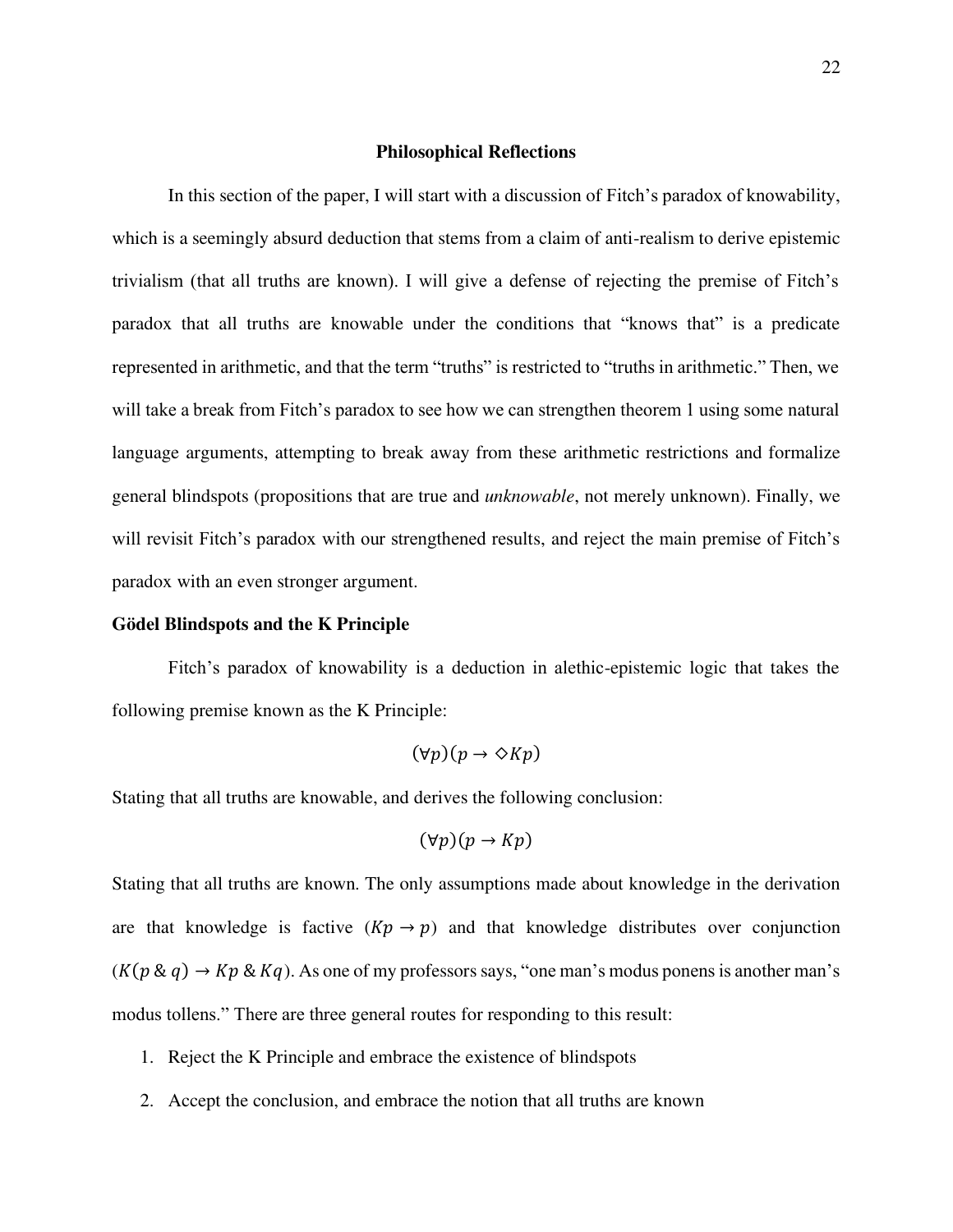### 3. Reject the deduction as a whole

At this point, I would like to give a defense of choosing 1 given certain assumptions. As we've demonstrated through theorem 1, there exist propositions that are both true and not known. If expressed modally, we get:

$$
(\exists p)(p \& \neg Kp)
$$

Which is in direct contradiction with the conclusion from Fitch's paradox. However, we must not forget the premises that made to get to this conclusion. Theorem 1 is a theorem about knowability when represented in arithmetic—not knowability *in univsersum*. This leads us to the more general question—is there a good reason for wanting to represent knowability in arithmetic? Since this question is deserving of its own paper, I'll leave my response brief: there are reasons for wanting to represent knowledge as an arithmetic predicate, and I omit those reasons for the sake of brevity. However, under the circumstance where we *do* want to represent knowledge in arithmetic, it's clear that we must accept theorem 1, which is in direct contradiction to the conclusion of Fitch's paradox. This means that we certainly should not accept 2 as our solution of Fitch's paradox. Therefore, if we accept the deduction, then obviously that omits 3 as an option, and leaves us with option 1.

There are reasons for preferring 3. If we continue to stick with the theme of "representability in arithmetic," we must reject alethic modal operators, since necessity cannot be represented in arithmetic, and possibility is defined in terms of necessity. The reason necessity cannot be represented in arithmetic is simple:  $(\forall p)(p \leftrightarrow \Box p)$  is consistent in modal logic (it restricts the frame to a single reflexive world), but  $(\forall \phi)(\phi \leftrightarrow L(\neg \phi \neg))$  (where L is the representation of  $\Box$ ) is inconsistent due to Tarski's indefinability theorem, since L would then just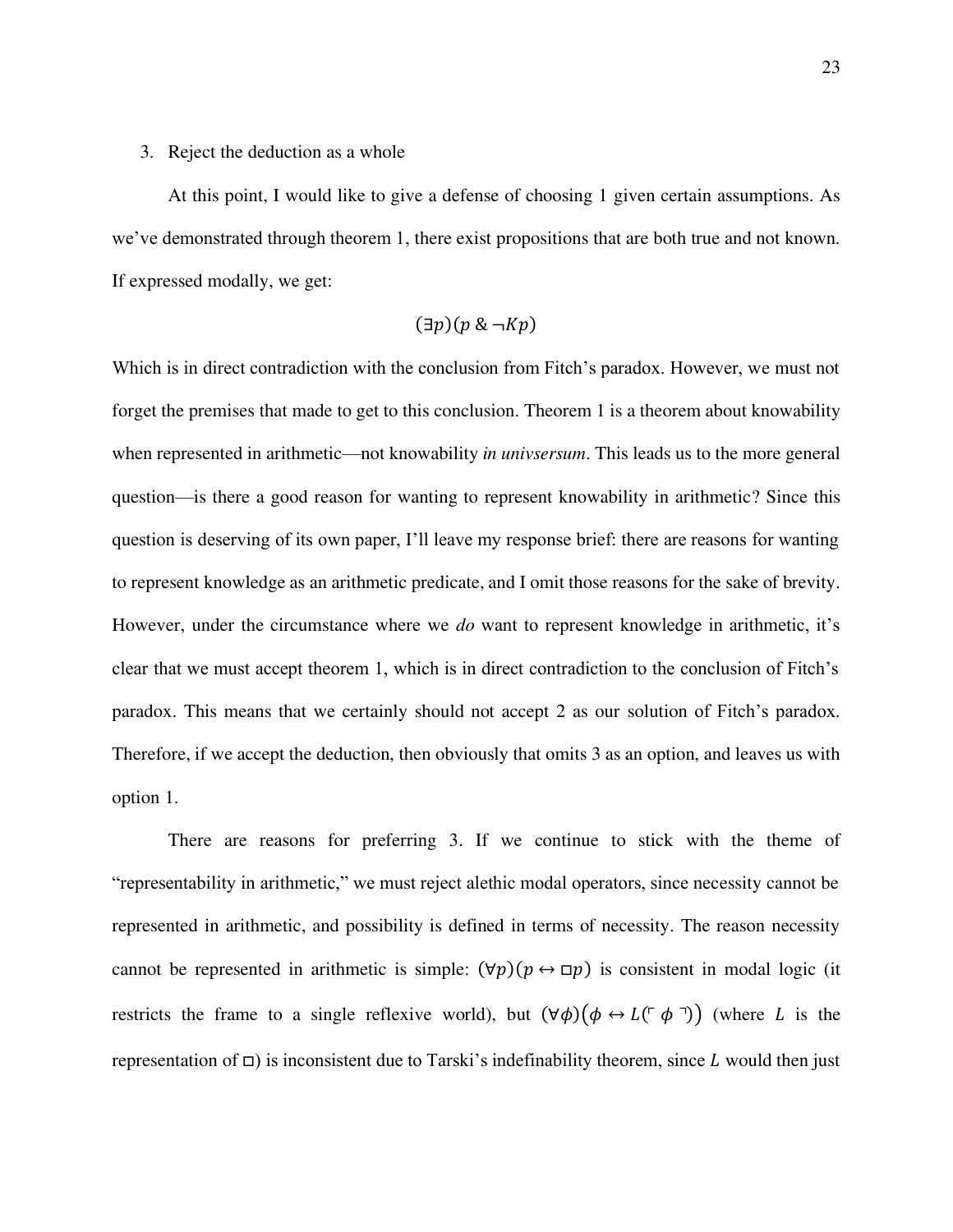contain the theorems of arithmetic. So, there is no general representation of  $\Box$  as a predicate in arithmetic. Therefore, since the K Principle can't even be represented, the deduction is bogus.

A solution is to simply use quantified modal logic as the basis for arithmetic and use raw modal operators instead of representing them in arithmetic. However, Quine has famously argued against QML due to certain ontological obligations it brings with it (Quine 1947). While these arguments aren't as problematic as they once were (Marcus 1995), they are still worth considering. If, despite this, one uses quantified modal logic as the basis for arithmetic and decides to represent knowledge in arithmetic, then I see no reason why they would accept any other conclusion other than the falsity of the K Principle in this application.

# **Strengthening Theorem 1 with Natural Language**

At this point, I would like to expand into more general forms of epistemology—using Gödel blindspots to reject the K Principle in applications other than representability in mathematics. First, it's worth mentioning structuralism, the notion that the universe is a structure in mathematics. Under some interpretations of structuralism, knowledge would then be a structure in mathematics, which could then fall victim to theorem 1. However, structuralism is very broad and ununified (Schmidt and Heinz-Juergen 2019), in addition to the fact that I'm not well read enough on structuralism to make definitive judgements about the position, so it's not possible to make a generalizing statement such as "A structuralist should believe the result from theorem 1 and apply it to general epistemology." What we can, do, however, is identify the natural language equivalent to the Gödel-like sentence, the  $\phi$  such that  $\phi \leftrightarrow \neg Know(\ulcorner \phi \urcorner).$ 

This natural language equivalent is simply how this Gödel-like sentence is read: "I am not known." The difficulty in establishing theorem 1 was a proof that such a sentence existed in arithmetic, but we know such a sentence exists in natural language because we can state it in its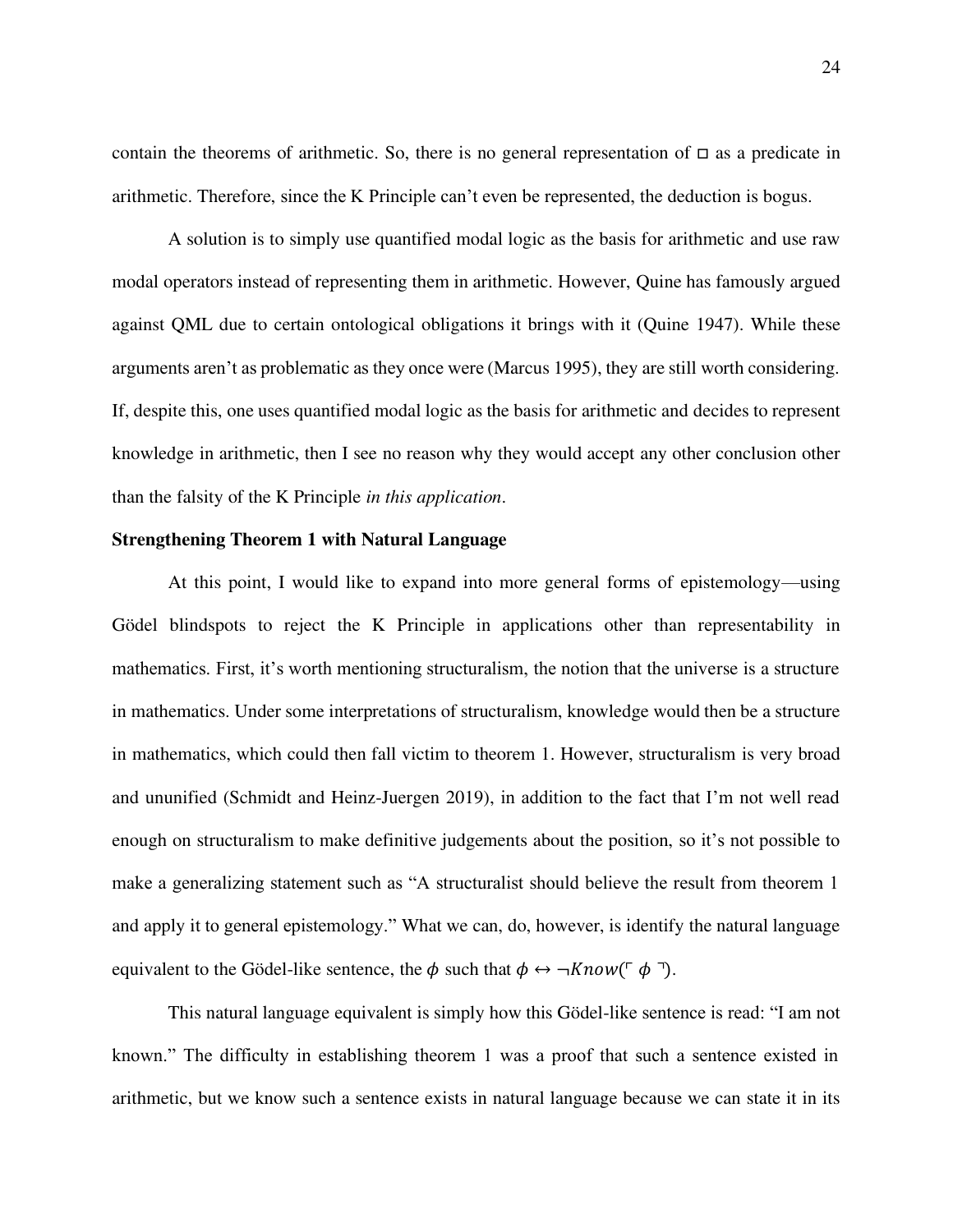entirety—it exists on the paper. We can formalize the sentence in modal form in the same manner that we've been doing throughout the paper:

$$
p \leftrightarrow \neg Kp
$$

Through the same basic proof give to establish theorem 1, we can establish:

 $p \& \neg Kp$ 

Which, then, existentially generalizing to avoid assigning  $p$ :

$$
(\exists p)(p \& \neg Kp)
$$
  
Conjecture Ka

This demonstrates the existence of epistemic blindspots, but this time without the restriction that discussion be limited to representable predicates in arithmetic, and that  $p$  be an arithmetic sentence. We simply used theorem 1 as an inspiration to find such a sentence in natural language.

# **Strengthening Further**

 Is it possible to obtain a general blindspot using this procedure? To come up with a selfreferential sentence that is necessarily not known (or equivalently, not possible to know)? Such a sentence should look along the lines of the  $p$  such that:

$$
\Box(p \leftrightarrow \neg Kp)
$$

From here, we can do a line-by-line deduction to demonstrate *conjecture Kb*:

| $\{1\}$ | (1) | $(\exists p) \square (p \leftrightarrow \neg Kp)$                | Premise                          |
|---------|-----|------------------------------------------------------------------|----------------------------------|
| $\{2\}$ | (2) | $\Box(q \leftrightarrow \neg Kq)$                                | Premise for ES                   |
| $\{3\}$ | (3) | $q \leftrightarrow \neg Kq$                                      | Premise                          |
| $\{3\}$ | (4) | $q \& \neg Kq$                                                   | Proof technique used in          |
|         |     |                                                                  | theorem 1                        |
| $\{\}$  | (5) | $(q \leftrightarrow \neg Kq) \rightarrow (q \& \neg Kq)$         | 2, 3, Conditionalization         |
| $\{\}$  | (6) | $\Box((q \leftrightarrow \neg Kq) \rightarrow (q \& \neg Kq))$   | 4, Necessitation                 |
| $\{\}$  | (7) | $\Box(q \leftrightarrow \neg Kq) \rightarrow \Box(q \& \neg Kq)$ | 5, Distribution                  |
| $\{2\}$ | (8) | $\Box(q \& \neg Kq)$                                             | 2, 6, Modus ponens               |
| $\{2\}$ | (9) | $\Box q \& \Box \neg Kq$                                         | 7, Distribution over conjunction |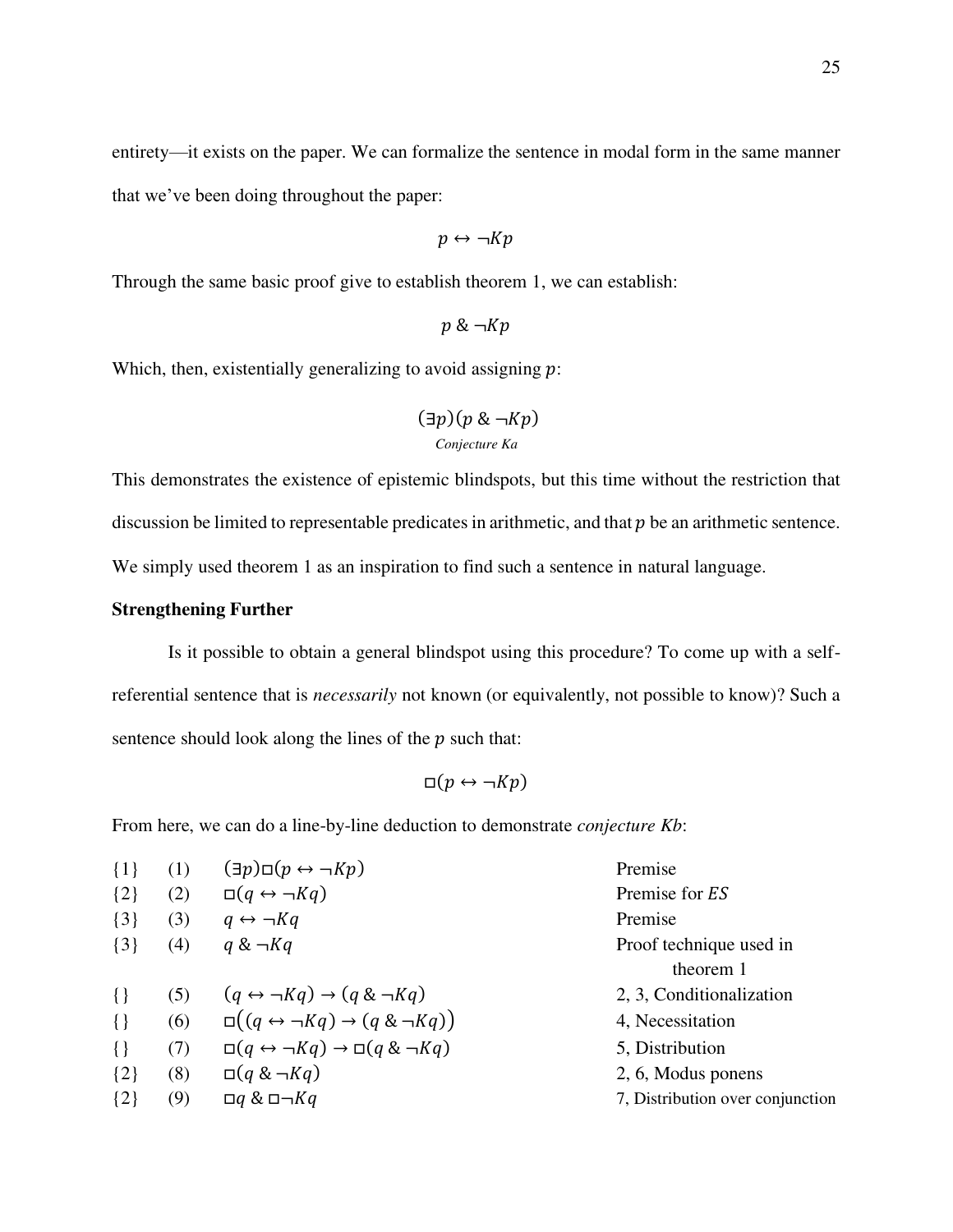| $\{2\}$ | (10) | $\Box$ a                             | 9, Conjunctive simplification  |
|---------|------|--------------------------------------|--------------------------------|
| $\{2\}$ | (11) | a                                    | 10, Axiom $M$                  |
| $\{2\}$ | (12) | $\Box \neg Kq$                       | 9, Conjunctive simplification  |
| $\{2\}$ | (13) | $\neg \Diamond Kq$                   | 12, Modal equivalence          |
| $\{2\}$ |      | $(14)$ $q & \neg \Diamond Kq$        | 11, 13, Conjunctive addition   |
| $\{2\}$ | (15) | $(\exists p)(p \& \neg \Diamond Kp)$ | 14, Existential generalization |
| $\{1\}$ | (16) | $(\exists p)(p \& \neg \Diamond Kp)$ | $1, 2, 15, ES$ procedure       |

So there exists a  $p$  that is a traditional blindspot, true and not possible to know. The reason Gödel blindspots are merely not known instead of not possible to know is because there is no way to guarantee that  $p$  has the same truth value in each possible world. That would require necessitating inside the existential quantifier in theorem 1, which is not possible, as Plantinga states (Plantinga 1974). For theorem 1, we prove that some blindspot necessarily exists in every possible world, but not that a sentence exists such that it's not known in any possible world. However, we can do such an action here, because instead we know that there exists a sentence that says "Necessarily, I am not known."

It's worth noting that we make use of axiom M in the deduction, that  $\Box p \rightarrow p$ . We haven't made use of this axiom in the past (we've just been making use of the modal system  $K$ ), but most philosophers think that  $M$  is true, since what is necessary should also be what's true (Garson 2013).

# **Factive Predicates,** Fitch's Paradox Revisited**, and Anti-Realism**

"Knowledge" is a very strong word. However, in all of our demonstrations, the only feature of knowledge we ever actually used was factivity. In this case, what separates "knowledge" from "true belief?" In fact, all of our demonstrations apply just as well for true belief. In this case, we not only have epistemic blindspots that are true but not possible to know, but we, in fact, have epistemic blindspots that are true and are not possible to have true belief in! In fact, the same argument applies for any other factive predicate, such as "demonstrability," assuming you can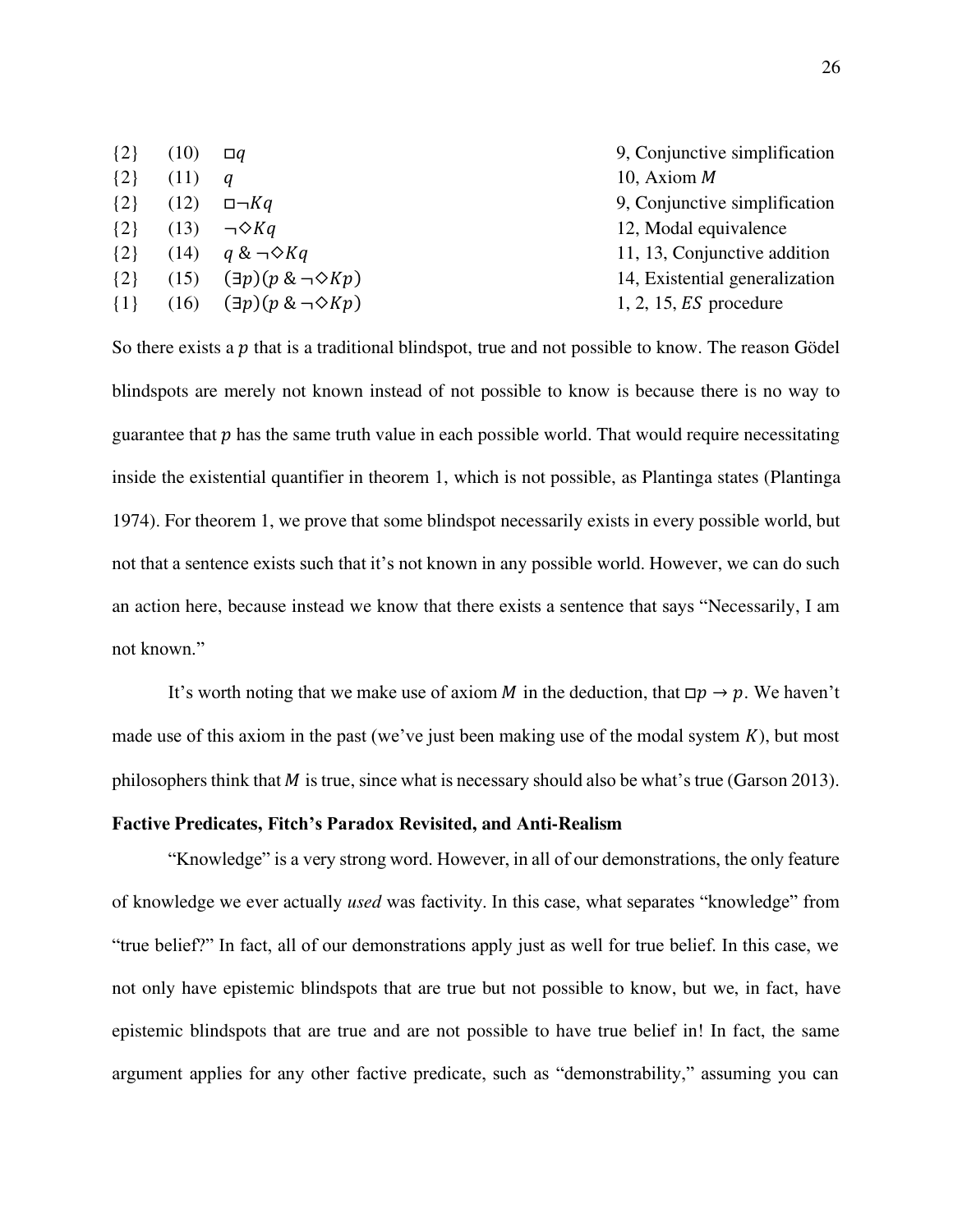demonstrate something only if it's true. Then, we have sentences like "Necessarily, I am not demonstrated," which are true but not possible to demonstrate.

 At this point, we have a good place to re-enter our discussion about Fitch's paradox. Previously, we could only object to Fitch's paradox on the basis of rejecting the K Principle by virtue of a modus tollens argument, and only when we consider knowledge as a predicate represented in arithmetic. Now, we have the tools to reject the K Principle directly with conjecture Kb, and without the representability restriction on the knowledge operator. Recall that the K principle states that:

$$
(\forall p)(p \to \Diamond Kp)
$$

And that conjecture Kb states that:

$$
(\exists p)(p \& \neg \Diamond Kp)
$$

Which are contradictory. Since conjecture Kb was proven using an instantiation of a sentence about natural language (the sentence "Necessarily, I am not known"), we have a good basis to reject the K principle on natural language arguments alone.

Furthermore, we can reject other assertions with the form  $(\forall p)(p \rightarrow \Diamond Fp)$  where F is any factive modal operator. We can reject the assertion that "all truths are demonstrable," that "all truths are able to be the contents of true belief," and similar assertions involving all other factive predicates, since we have given good evidence to support the more general statement (where  $(\forall F)$ ) quantifies over the strong modal operator associated with all accessibility relations):

$$
(\forall F)(\forall p)((Fp \to p) \to (\exists p)(p \& \neg \Diamond Fp))
$$

By creating a sentence  $p$  such that, for some  $F$ :

$$
\Box(p \leftrightarrow \neg Fp)
$$

And existentially quantifying into the box, to yield: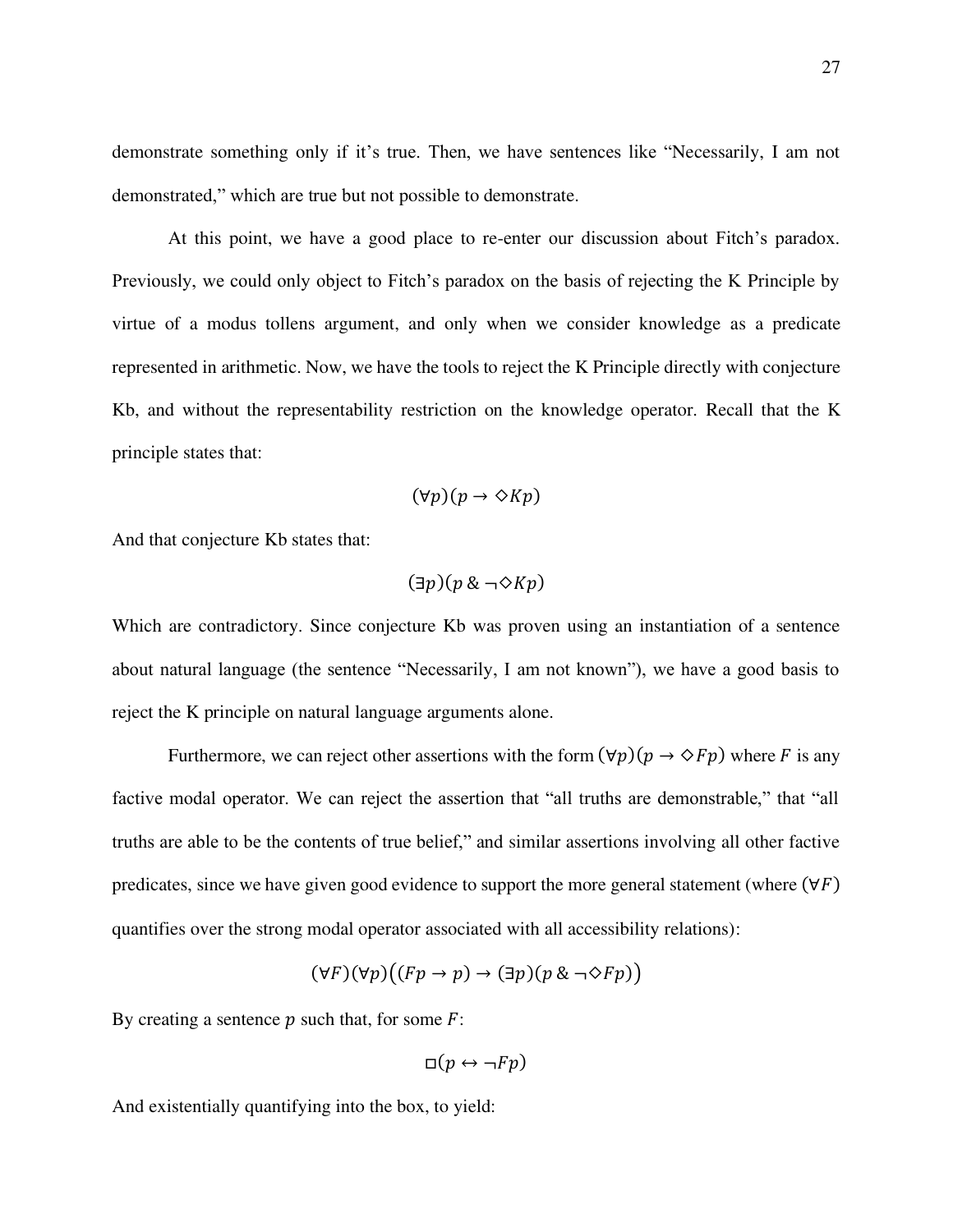$$
(\exists p)\Box(p \leftrightarrow \neg Fp)
$$

Which then gives support for conjecture Kb, with the sentence  $p$  being logically equivalent to the sentence "necessarily, I am not  $F$ " for any factive predicate  $F$ .

 Even though we reject the K Principle, this is not a strong enough argument to reject antirealism (the position that truth is epistemic) entirely. As Hand suggests, anti-realism doesn't necessarily imply the K principle (Hand 2003). However, even Hand admits:

"In extraordinary cases, where interference is produced by attempts to perform verification procedures for propositions about the performance of verification procedures, truth can hide. [emphasis added] [... T]he antirealist has no difficulty in attributing an understanding of  $p \& \neg Kp$ , a grasp of what the *truth* of  $p \& \neg Kp$  consists in. It is precisely in virtue of this understanding that a competent user can see immediately that if  $p \& \neg Kp$  is true, there is no way to verify it. Now, everything just said is available to the antirealist, so the antirealist can give an account of the knowability paradox on which the truth of  $p \& \neg Kp$ cannot be discovered.

This seems to suggest the existence of epistemic blindspots (though he does not use this term), but that these blindspots must be explicitly crafted and are not "naturally occurring," so to speak. One instance is  $p \& \neg Kp$ , but another could possibly be the p such that  $\Box(p \leftrightarrow \neg Kp)$ . Because the antirealist understands what it means for that sentence to be true, the antirealist can give an account of these blindspots. However, their truth cannot be discovered, because such truths can hide due to "interference."

So, while I don't make an argument against anti-realism as a whole, I do make an argument against the K principle. The K Principle directly contradicts the existence of blindspots like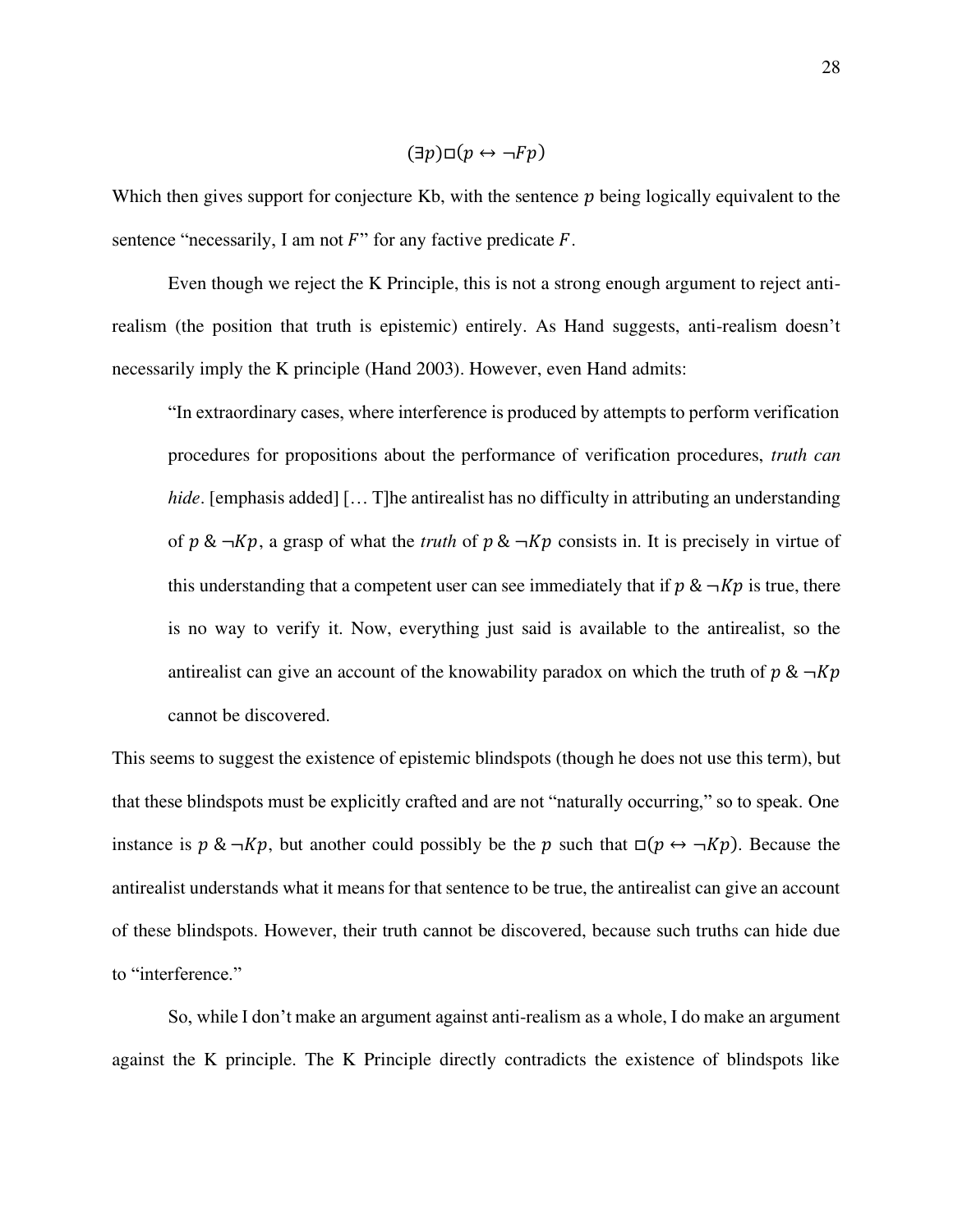"Necessarily, I am not known," a blindspot inspired by the sentence proven by the diagonal lemma:  $(\exists p)(p \leftrightarrow \neg \text{Know}(\neg p \neg))$ , of which an instantiation of p would be a blindspot.

# **Some Notes on Symbolizations of Self-Referential Propositions**

This entire chapter, I have been under the assumption that "Necessarily, I am  $P$ " for some modality P can be symbolized as: the p such that  $\square(p \leftrightarrow Pp)$ . However, this could also be symbolized in other, more bizarre ways, depending on whether or not the word "necessarily" is taken to belong to the part of the sentence contained in the self-reference. This is made clearer by asking the question: when we say "I" in a sentence, what do we refer to? In this case, is the word "necessarily" included in the scope of the word "I?" If so, then we would symbolize it differently than I have been in this essay. We can force a symbolization of  $\Box(p \leftrightarrow Pp)$  by saying: the sentence  $p =$  "I am P" holds in every possible world. Working the necessary modality into the sentence itself is tricky, because it might be encapsulated by the self-reference.

I stand by the interpretation that the word "necessarily" is not contained by the word "I," but there is a strong case to be made against this. I will not be making an argument for my position in this paper, though, because that is getting out of the scope of what this essay is. I believe it is worth mentioning, however.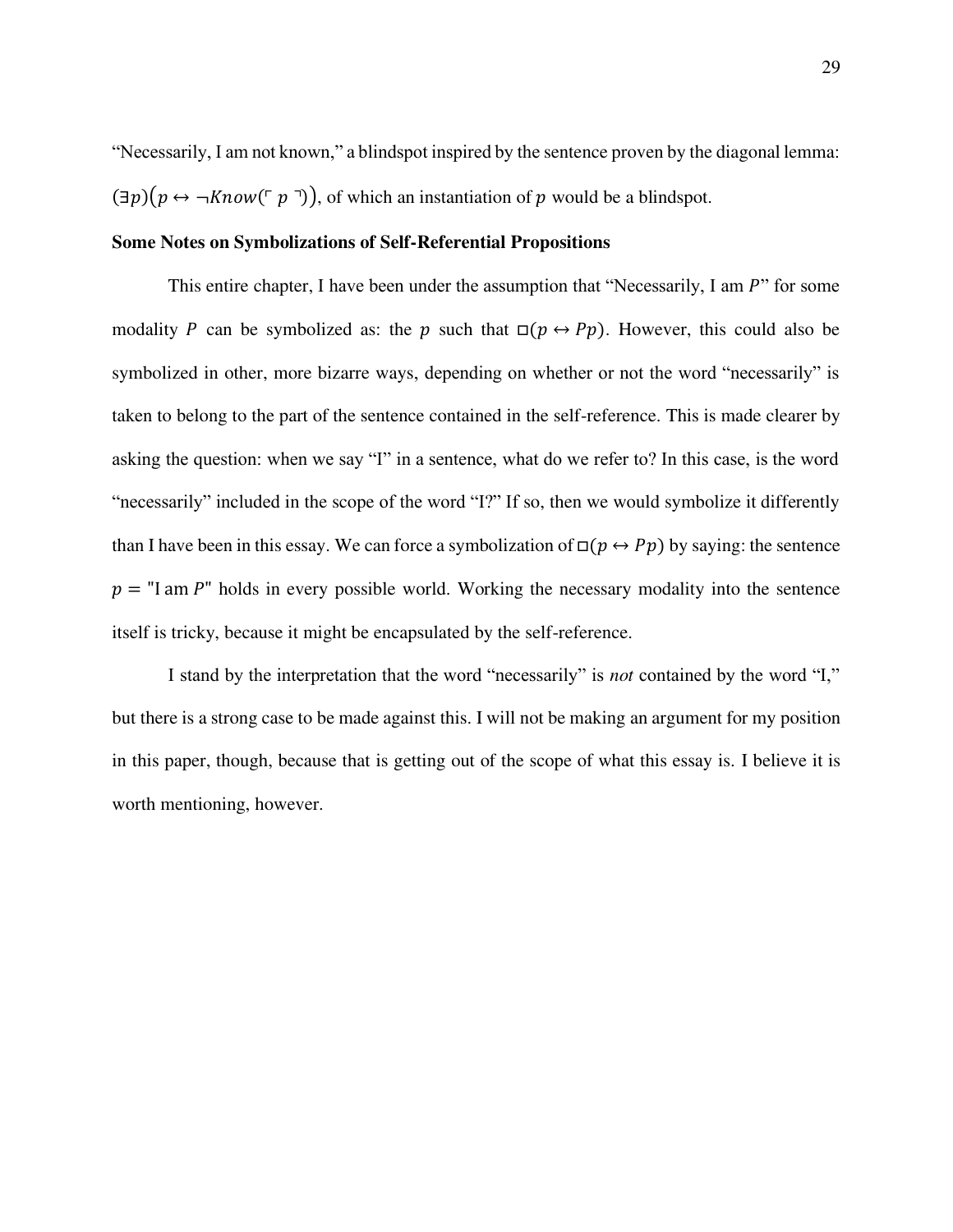# Bibliography

Sorensen, Roy. 1988. Blindspots. Oxford: Oxford University Press. Print.

G. Boolos, R. Jeffrey. 1989. Computability and Logic (3 ed). Cambridge: Cambridge University Press. Print.

Plantinga, Alvin. 1974. The Nature of Necessity. Oxford: Oxford University Press. Print.

Mates, Benson. 1972. Elementary Logic (2 ed). Oxford: Oxford University Press. Print.

- Brogaard, Berid, and Salerno. Fitch's Paradox of Knowability. The Stanford Encyclopedia of Philosophy (Fall 2019 Edition). ed. Edward Zalta. https://plato.stanford.edu/entries/fitchparadox/.
- Schmidt, Heinz-Juergen. Structuralism in Physics. The Stanford Encyclopedia of Philosophy (Fall 2019 Edition). ed. Edward Zalta.

https://plato.stanford.edu/archives/win2019/entries/physics-structuralism.

- Quine, W. V. The Problem of Interpreting Modal Logic. The Journal of Symbolic Logic: 12 (1947): 43-48. https://doi.org/10.2307/2267247.
- Marcus, Ruth. 1995. A Backwards Look at Quine's Animadversions on Modalities. In Perspectives on Quine: 230-243. ed. R. Barrett, R. Gibson.
- Hand, Michael. Knowability and Epistemic Truth. Australasian Journal of Philosophy: 81 (2003): 216-228.
- Humberstone, Lloyd. Supervenience, Dependence, Disjunction. Logic and Logical Philosophy: 28 (2019). http://dx.doi.org/10.12775/LLP.2018.007.
- Garson, James. 2013. Modal Logic for Philosophers (2 ed). Cambridge: Cambridge University Press. Print.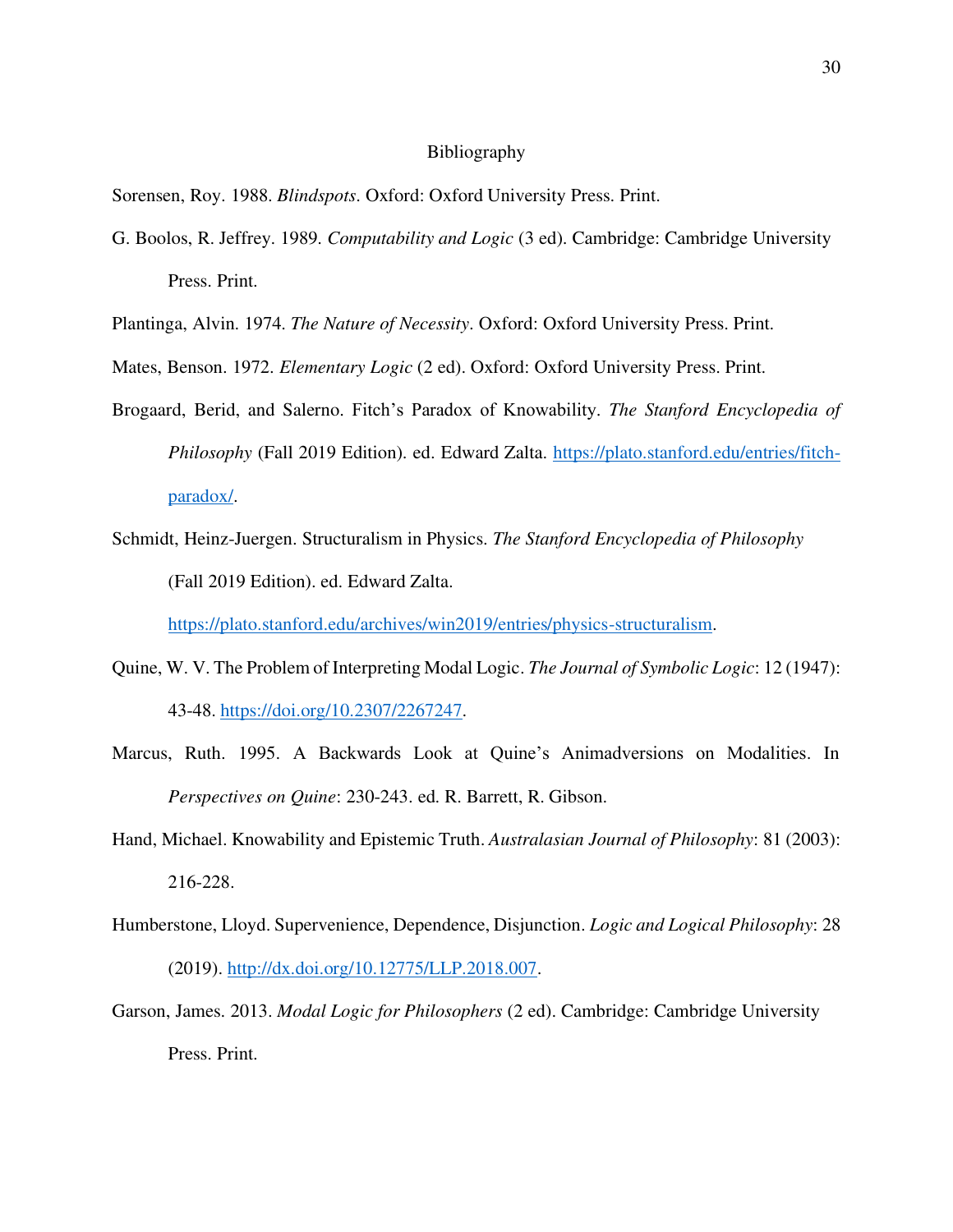Mitova, Veli. 2018. The Factive Turn in Epistemology. Cambridge: Cambridge University Press. https://doi.org/10.1017/9781316818992.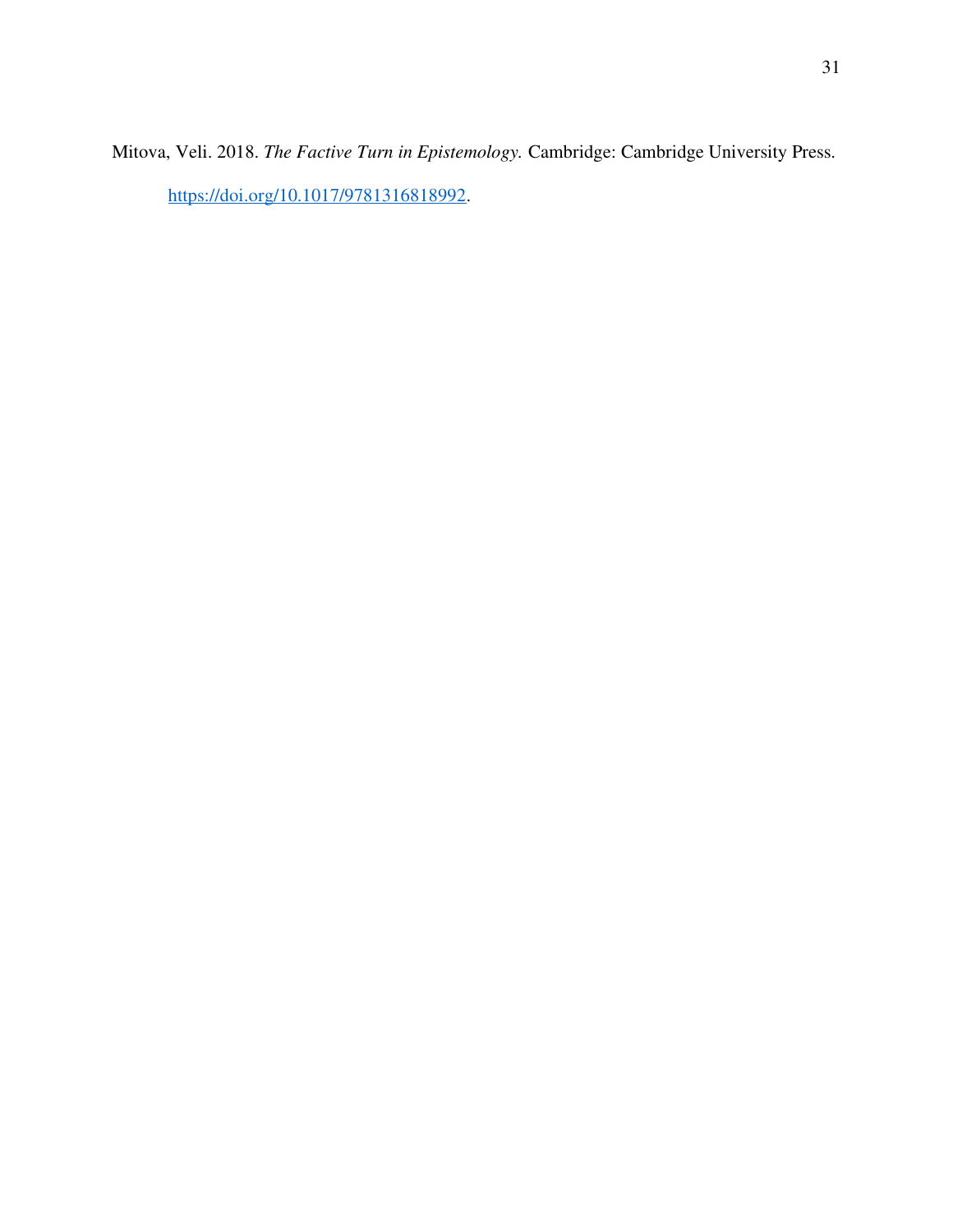#### **Conclusion**

 I have proven that, when knowledge is represented in arithmetic, there exist self-referential blindspots. These blindspots are called Gödel blindspots, and are not quite a subset of traditional blindspots, but I call them blindspots due to the fact that they must exist. Gödel blindspots become Gödel blindspots by virtue of being unknowable due to the diagonal lemma. Such self-referential blindspots may be read in natural language as "I am not known." By virtue of us being able to say that sentence in natural language, I conjecture that self-referential blindspots exist through natural language, if one strengthens the sentence to say, "Necessarily, I am not known." I conjecture this because I have not given a strong defense of this position aside from "we can say such a sentence." Obviously, an argument can be made against the sentence from a position of absurdity or nonsensicalness.

One can derive from the sentence "Necessarily, I am not known," the following:  $(\exists p)(p \& \neg \Diamond Kp)$ , which is in direct contradiction to the K Principle,  $(\forall p)(p \rightarrow \Diamond Kp)$ , used to derive epistemic trivialism in Fitch's paradox of knowability. Such blindspots also exist for any other factive predicate, such as true belief ("Necessarily, I am not the contents of true belief" is impossible to be the contents of true belief) and demonstrability ("Necessarily, I am not demonstrated" is impossible to be demonstrated). This goes to reject any other K Principle analogue with the form  $(\forall p)(Fp \rightarrow p)$  &  $(\forall p)(p \rightarrow \Diamond Fp)$  where F is some modal operator.

This paper did not inspect constructivist responses to self-referential blindspots, not did it analyze anti-realism specifically instead of merely investigating the K Principle. These endeavors are left to a future work. However, I feel strongly about rejecting the K principle in classical logic, since I have provided yet another example of an epistemic blindspot in addition to the well-known  $p \& \neg Kp$ , that being the p such that  $\Box(p \leftrightarrow \neg Kp)$ . There are many other types of examples, but I